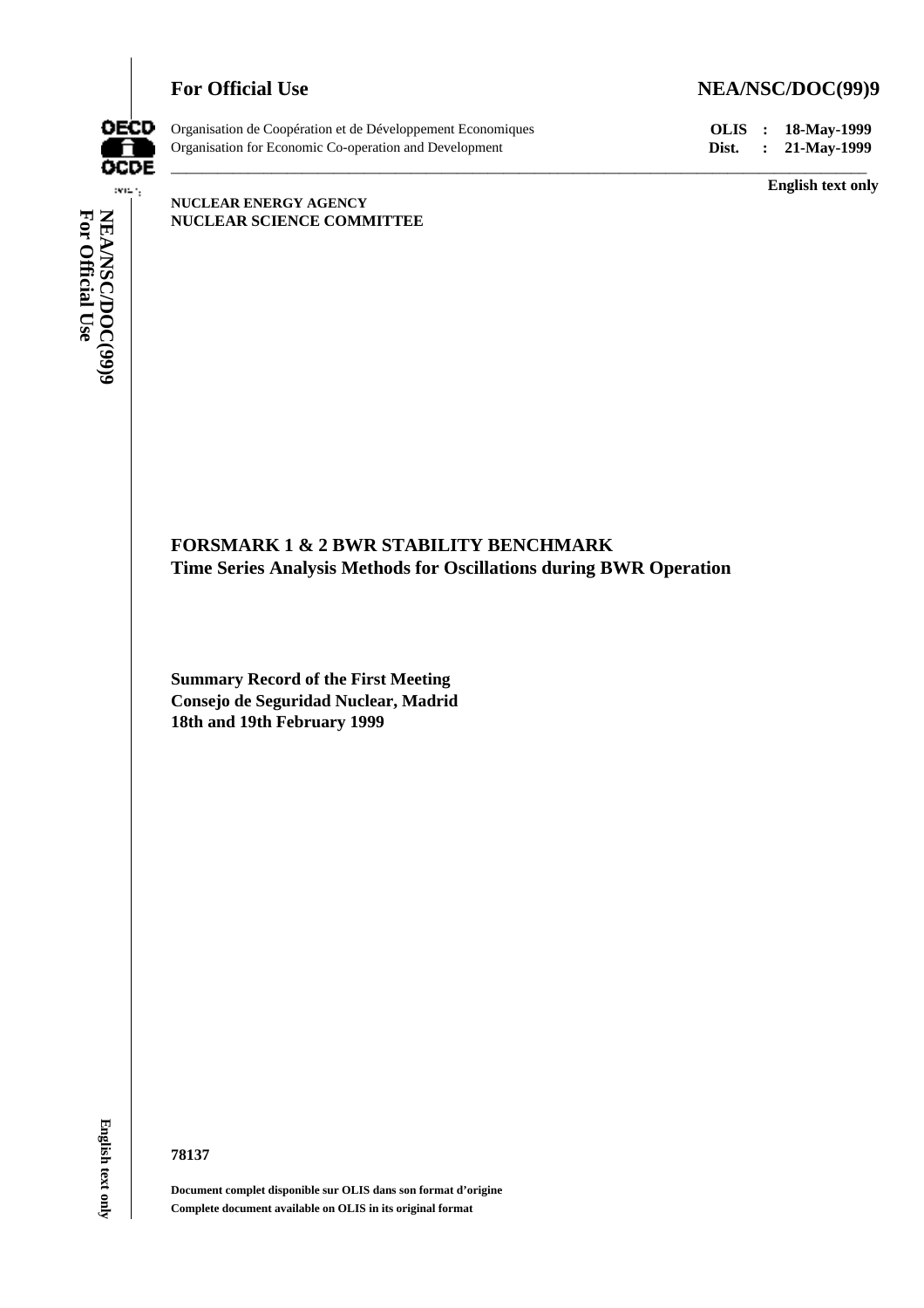#### **NUCLEAR SCIENCE COMMITTEE**

## **FORSMARK 1 & 2 BWR STABILITY BENCHMARK**

## **Time Series Analysis Methods for Oscillations during BWR Operation**

Summary Record of the First Meeting Consejo de Seguridad Nuclear, Madrid 18th and 19th February 1999

#### **Introduction**

The meeting was opened by the chairman, J.M. Conde Lopez, who welcomed participants to the meeting on behalf of the Consejo de Seguridad Nuclear, who co-sponsored the benchmark and was hosting the workshop. E. Sartori welcomed participants on behalf of the OECD/NEA.

In all, seventeen participants from eight countries and thirteen organisations attended. The interest in the benchmark and in the meeting was somewhat larger: some interested parties were unable to attend because of other commitments (see Annex 1, for the list of participants)

The agenda was reviewed; the details including presentations are provided as Annex 2. The list of papers distributed at the meeting is provided as Annex 3.

## **Objectives**

G. Verdú, co-ordinator of the benchmark study, recalled the objectives of the benchmark and the meeting: the purpose of this benchmark is the intercomparison of the different time series analysis methods that can be applied to the study of BWR stability, and is a follow-up activity of the Ringhals 1 Stability Benchmark organised by the NSC in 1996.

While the Ringhals 1 Stability Benchmark included both time domain and frequency domain calculation models to predict stability parameters, the new activity is focused in the analysis of time series data by means of noise analysis techniques in the time domain.

The first goal is to determine, if possible, the main stability parameters from the neutronic signals time series with enough reliability and accuracy. Typically, the main stability parameters are assumed to be the decay ratio (DR) and the frequency of the oscillation. However, there is also the possibility of considering other parameters that can provide valuable information of the stability of the neutronic time series.

For the purpose of analysing the effects of all these parameters, the participants in this benchmark were asked to provide a short description of the methodology used for the analysis of the time series, to provide information on the codes used with enough detail to identify the sources of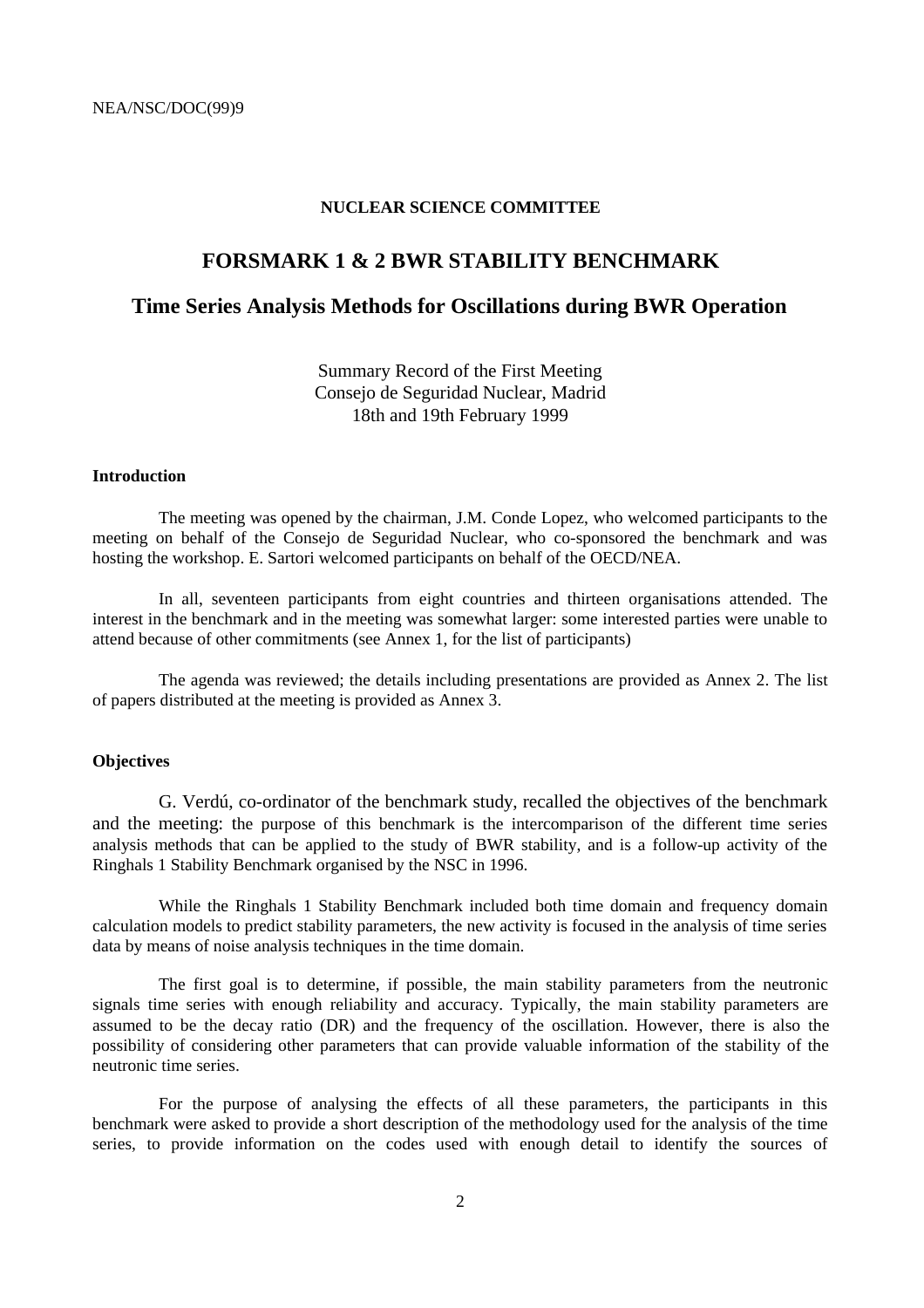discrepancies. In addition participants were asked to describe their experience with the data and other information to help the analysis of the results globally and to draw conclusions.

The data used in this benchmark were obtained during several stability tests performed at the Swedish BWR reactors Forsmark 1 and 2, in the period 1989 to 1997. And were released by Pär Lansaker of Forsmarks Kraftgrupp AB.

#### **Test Problems Considered**

Two kinds of power oscillations have been observed in BWRs: in-phase (core-wide) oscillations, where all the core oscillations are in phase, and out-of-phase, where one half of the core oscillates out of phase of the other part. The oscillations are studied using LPRM and APRM signals. Thus, the oscillation detection algorithms are important to detect and classify the instabilities of the neutronic power signal.

The database is divided into six cases, the sampling rate of all the time series being 25 Hz, decimated to 12.5 Hz. No filter was applied to the signals and the DC-component has not been subtracted.

## • **CASE 1**

This case contains the neutron flux signals measured during several tests. The objective of the case is to study several signals ranging from stable to quasi-unstable conditions. The signals are standard measurements with no distortions, and should be fairly easy to evaluate. Data contains measured APRM (Average Power Range Monitor) signals from stability tests.

The results for this case will be the DRs and oscillation frequencies associated with the APRM signals taken during 14 different tests.

Each time series has about 4000 points, the range of DR being from 0.4 till 0.8. The objective of this case is the comparison among the different methods applied to obtain the stability parameters.

The preliminary results provided for the DR and the fundamental frequency for this case are shown in tables 2 and 3. Taken as a reference the mean values, the following conclusions can be obtained

- The UPV-AR methodology is dependent on the model order. AR methodologies based on an average among different orders or the plateau methodology are more stable.
- − The UPV-Dynamics reconstruction method generally overestimates the DR.
- − For the methods based on a fit for the impulse response it was found that JAERI's group method has a stable behaviour and the method used by TU DELFT gives deviating DRs for some of the cases.
- − The PSU group and the Tsukuba University group use AR methods that generally underestimate the DR.
- The Reduced-order Method, based on the LAPUR code, provides different results from the other contributors. This could be due to the lack of an accurate input model for the Forsmark reactor.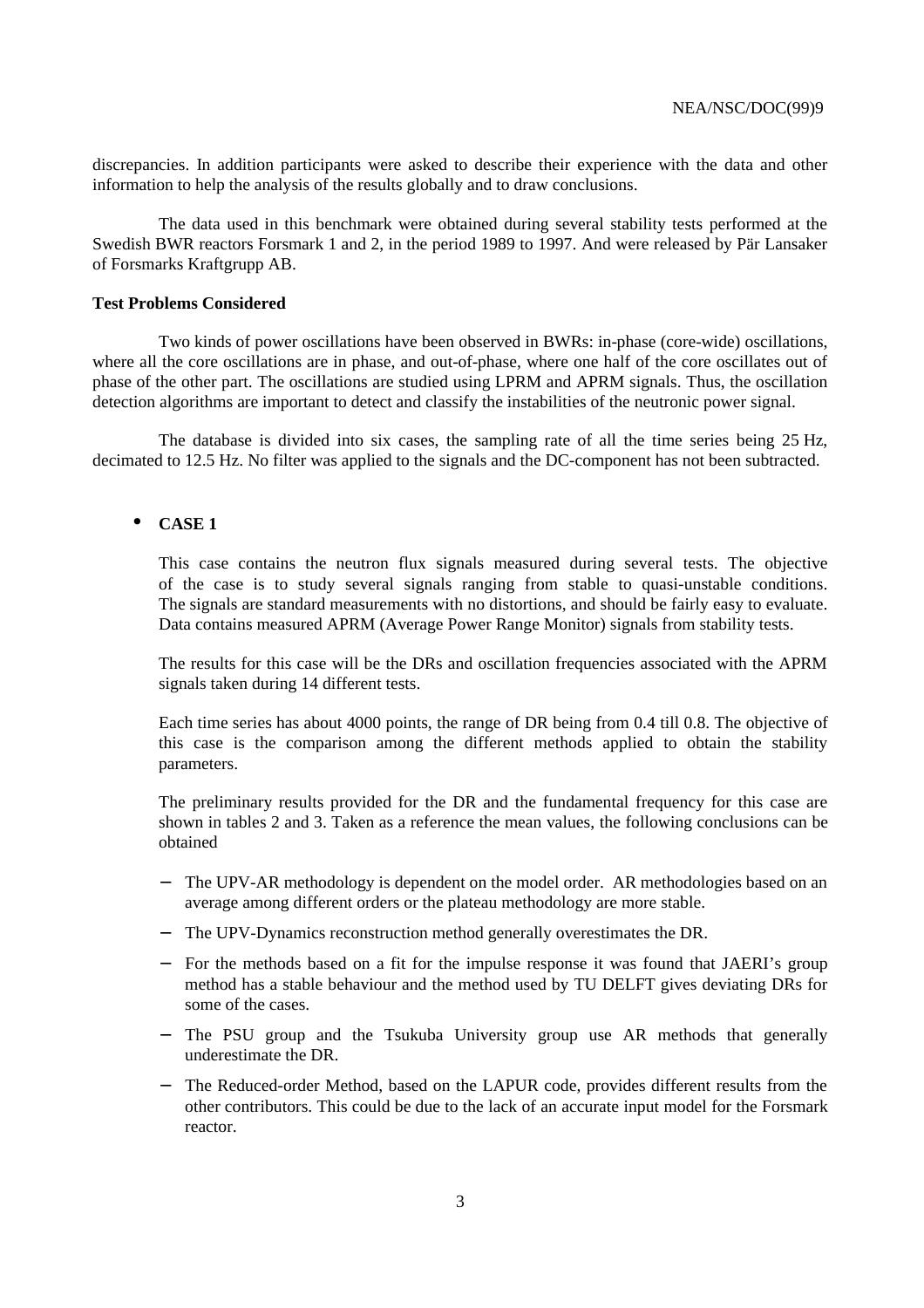− As the main conclusion for this case we have that case 1 corresponds to a stable configuration of the reactor. The results for the fundamental frequency are quite uniform, and there is a large dispersion for the DR values.

## • **CASE 2**

This case addresses the importance of the time duration of measured data.

The objective of this case is to study the variability of the DR and the oscillation frequency with the measurement time duration. There are two long time series to analyse, l1 and l2. Each one has about 14000 points, and will be divided into blocks of approximately 4000 and 2000 points. The results for the short time series will be compared with the original long series results.

The preliminary results provided for this case are shown in tables 5 and 6. From these results the following conclusions can be drawn:

- For Signals 11 and 12 the frequency is approximately constant for the different segments.
- For Signal 11 the DR depends on the segment of the signal analysed. The first part of the signal (s1) corresponds to a more stable configuration than the other segments  $(s2, s3, s4)$ .
- For Signal 12 the DR remains approximately constant along all the segments.
- Signal 11 presents a slow transient and the results provided for this signal have larger dispersion than the ones provided for Signal l2, which is practically stationary.
- − It is clear that at least for Signal l1 the DR is time dependent.

## • **CASE 3**

APRM data for this case contain more than one natural frequency of the core. The data also contain peaks of other frequencies due to the actuation of the pressure controller. One case has two frequencies close to each other. Cases with more than one natural frequency make the analysis much more difficult.

This case contains five measurements contaminated with influences from the plant control systems. In this case, the time series have a bad behaviour, and consequently the standard stability parameters are not clear.

The preliminary results provided for this case are shown in tables 7 and 8. From these results the following conclusions can be obtained:

- For this case the UPV group has found some problems to determine the fundamental harmonic of the oscillation.
- The other contributors give homogenous results for the frequency of the neutronic signals.
- The typical dispersion for the values of the DR appear. For example, the values provided for the DR in test 3 range from 0.1 to 0.6.
- The signal conditions can play an important role to resolve the stability information.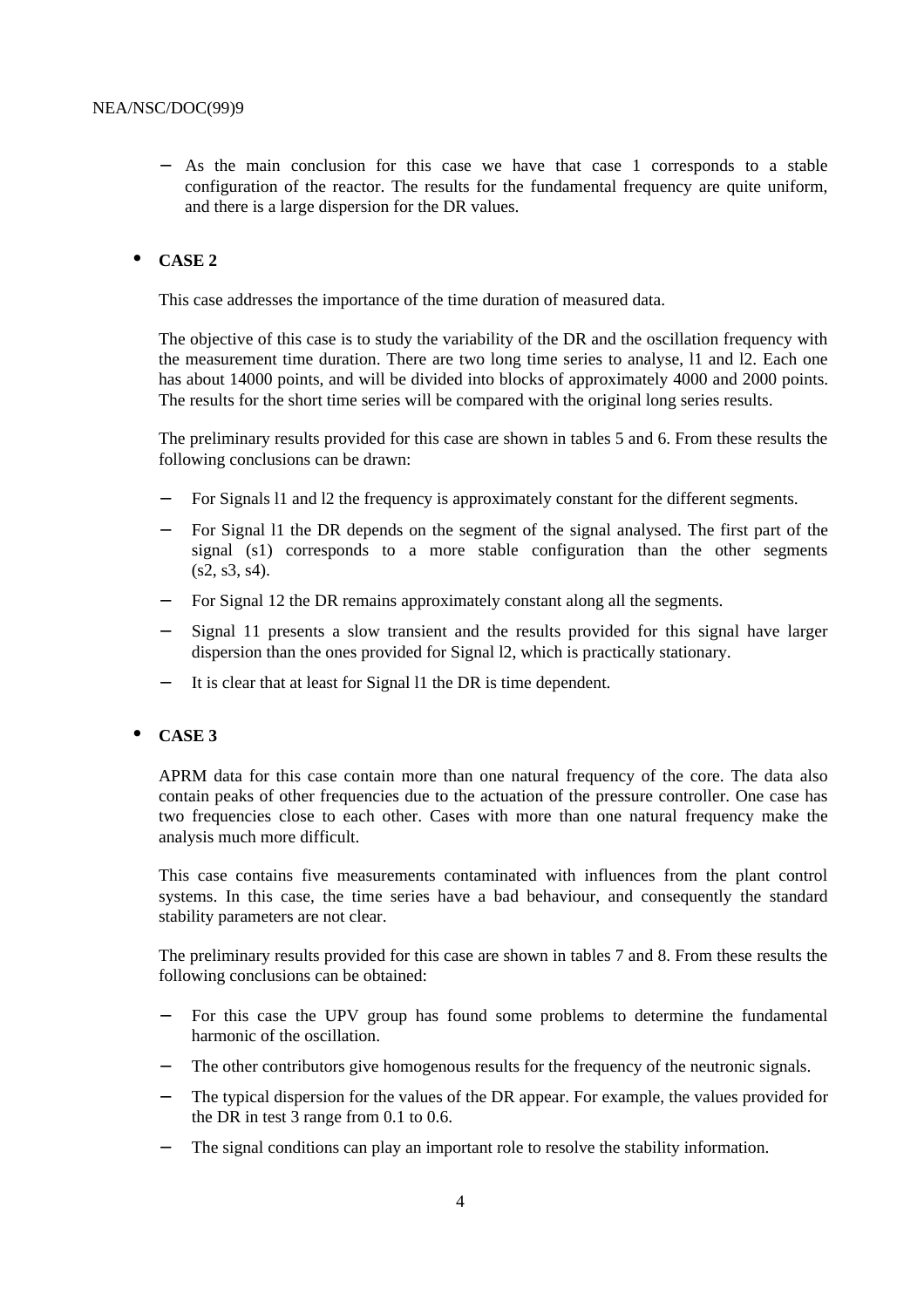## • **CASE 4**

This case contains a mixture between a global oscillation mode and a regional (half core) oscillation. The case consists of APRM and LPRM (Local PRM) signals coming from one test.

The LPRM positions in the core are as follows:

|    |    |    | $\overline{2}$ | 3  | 4  |    |
|----|----|----|----------------|----|----|----|
|    | 5  | 6  | 7              | 8  | 9  |    |
| 10 | 11 | 12 | 13             | 14 | 15 | 16 |
| 17 | 18 | 19 | 20             | 21 | 22 | 23 |
|    | 24 | 25 | 26             | 27 | 28 | 29 |
|    | 30 | 31 | 32             | 33 | 34 |    |
|    |    |    | 35             | 36 |    |    |

The locations corresponding to the different numbers used to label the tables are the following:

| <b>Number</b>               | <b>Position</b> | Level                    |
|-----------------------------|-----------------|--------------------------|
| $\overline{1}$              | 23              | $\overline{1}$           |
|                             | 23              | $\overline{2}$           |
| $\frac{2}{3}$ $\frac{4}{5}$ | 23              | $\overline{3}$           |
|                             | 23              | $\overline{\mathcal{L}}$ |
|                             | $\overline{34}$ | $\overline{1}$           |
| $\frac{6}{7}$               | 34              | $\overline{2}$           |
|                             | $\overline{34}$ | $\overline{3}$           |
| $\overline{8}$              | $\frac{34}{5}$  | $\overline{4}$           |
| 9                           | $\overline{7}$  | $\mathbf{1}$             |
| 10                          | $\overline{7}$  | $\overline{4}$           |
| $\overline{11}$             | $\overline{11}$ | $\overline{1}$           |
| 12                          | $\overline{11}$ | $\overline{\mathcal{L}}$ |
| $\overline{13}$             | $\overline{20}$ | $\mathbf{1}$             |
| 14                          | 20              |                          |
| $\overline{15}$             | 20              | $rac{2}{3}$              |
| 16                          | $\overline{20}$ | $\overline{4}$           |
| 17                          | 9               | $\mathbf{1}$             |
| 18                          | $\overline{9}$  |                          |
| 19                          | $\overline{9}$  | $\frac{2}{3}$            |
| 20                          | 9               | $\overline{\mathcal{A}}$ |
| 21                          | 31              | $\mathbf{1}$             |
| 22                          | 31              | $\overline{4}$           |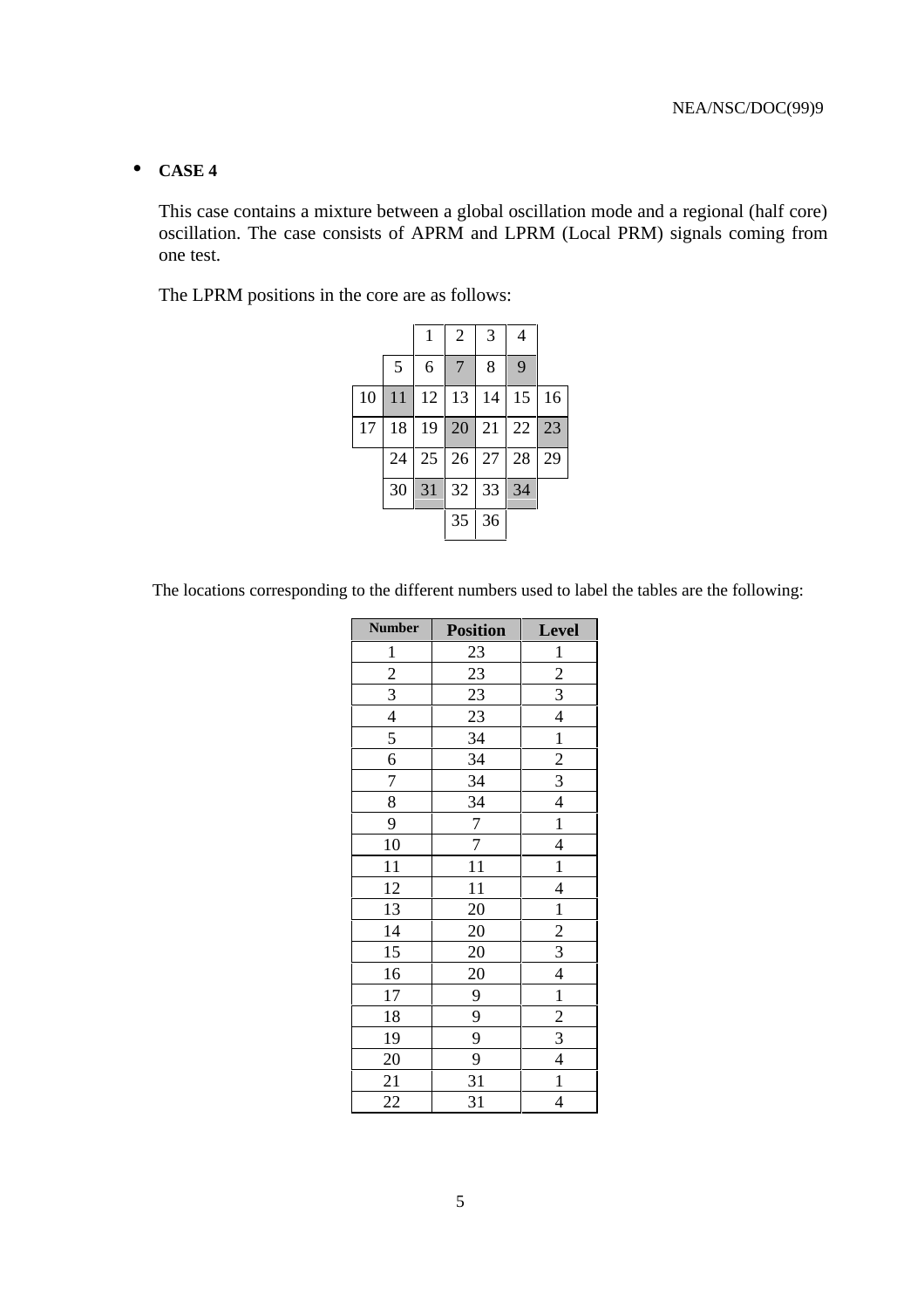The time series have a good behaviour. In this case, it is interesting to study the interrelations between APRM and LPRM signals.

The preliminary results for this case are shown in tables 9 and 10. From these tables the following conclusions are obtained:

- − There is not a large dispersion for the values of the DR in this case because the configuration of the reactor is more unstable, that is the DR is high ( $\approx 0.8$ ).
- There is a half of the reactor (locations 23 and 9) where the DR is high and the other half (locations 31 and 11) where the DR is lower. The upper part of the reactor seems to be more stable than the lower part.
- − Spectral analysis of the signals indicates that there is a phase shift between the LPRM at radial locations 23 and 11, and locations 23 and 31, but the out-of-phase oscillation is not totally developed.
- To make a more accurate regional analysis more information is needed, e.g. more LPRM signals, the operating conditions for this case and nuclear cross-sections. Nevertheless, for this case the Siemens group provides regional decay ratio calculations obtained from diagonal LPRMs.

#### • **CASE 5**

This case is focused on the analysis of two APRM-signals obtained during a small plant transient that resulted in a bad behaviour of the signals. In this case, it is important to analyse the first dominant poles of the transfer function obtained from the time series. Note that this is a nonstationary case and the auto-regressive methods have a limited validity.

The preliminary results for this case are shown in tables 11 and 12. For this case the following conclusions can be obtained:

- For APRM 1 signal considered as a whole, the results are quite uniform, the DR is near 1, and the results for the frequency are near 0.5 Hz.
- − If the signal is divided in two or three records, the first part corresponds to a limit cycle, and the second part is more stable.
- − For the APRM 2 the results of all the contributors are quite similar. The signal can also be divided in two or three parts, the first part of the signal being more stable than the second.
- − We can surmise that when the DR is high the methodology seems to work even for small power transients.
- − For cases with mild transient, the transient portion of the signal, which must correspond to a time-varying decay ratio, was shown to have an averaged decay ratio bounded by the steady state points before and after the transient portion. This gives confidence that some methods retained importance for monitoring purposes.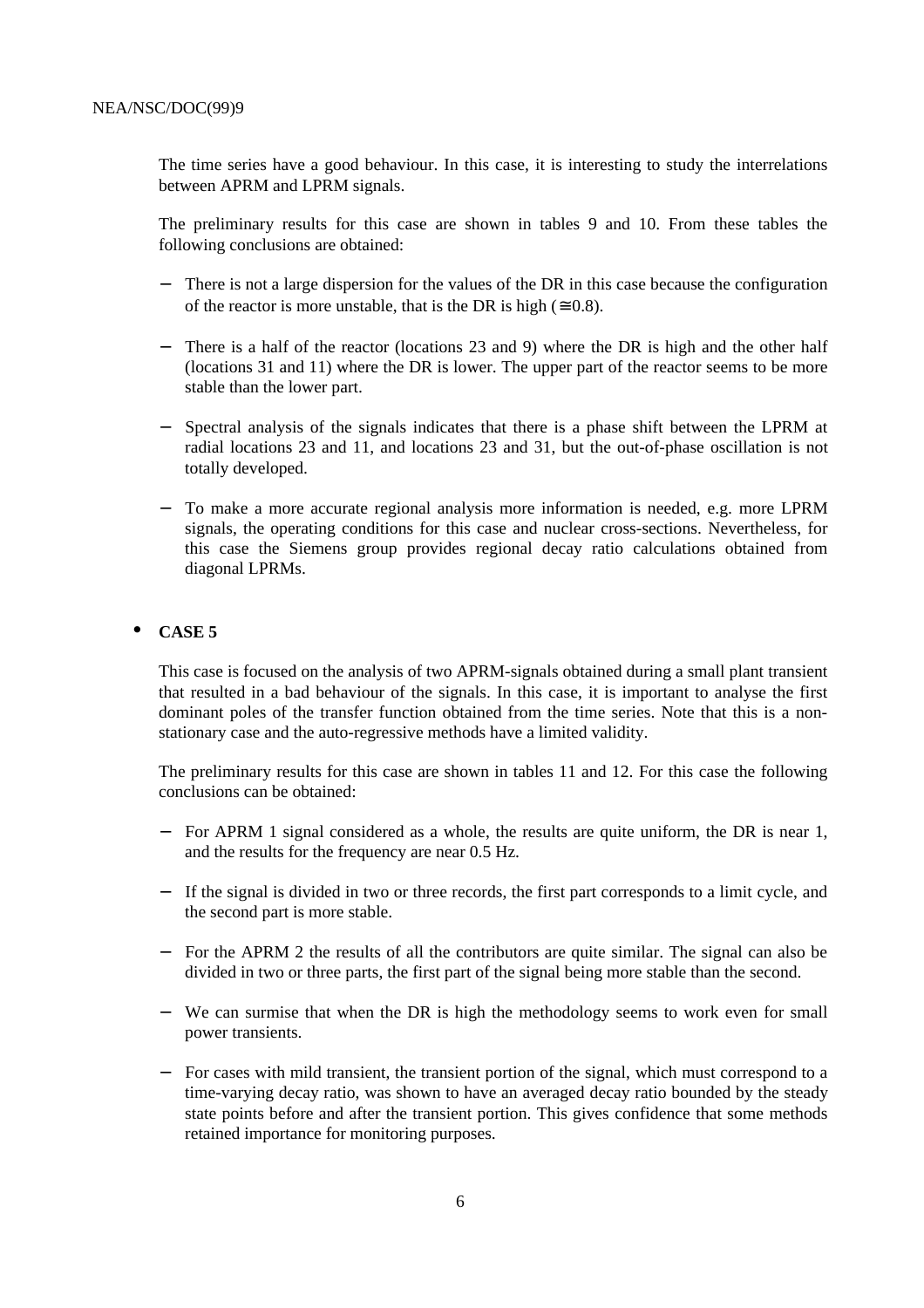## • **CASE 6**

The LPRM positions in the core for case 6 are the following:

|    |    | 1  | $\overline{2}$ | 3  | 4  |    |
|----|----|----|----------------|----|----|----|
|    | 5  | 6  | 7              | 8  | 9  |    |
| 10 | 11 | 12 | 13             | 14 | 15 | 16 |
| 17 | 18 | 19 | 20             | 21 | 22 | 23 |
|    | 24 | 25 | 26             | 27 | 28 | 29 |
|    | 30 | 31 | 32             | 33 | 34 |    |
|    |    |    | 35             | 36 |    |    |

The locations corresponding to the different numbers used to label the tables are:

| <b>Number</b>  | <b>Position</b> | Level                    |
|----------------|-----------------|--------------------------|
| $\mathbf{1}$   | 23              | 1                        |
| $\overline{c}$ | 23              | $\overline{4}$           |
| 3              | 26              | $\mathbf{1}$             |
| $\overline{4}$ | 26              | $\overline{4}$           |
| 5              | 11              | $\mathbf{1}$             |
| 6              | 11              | $\overline{4}$           |
| $\overline{7}$ | 6               | $\mathbf{1}$             |
| 8              | 6               | $\overline{\mathcal{L}}$ |
| 9              | 34              | $\mathbf{1}$             |
| 10             | 34              | $\overline{4}$           |
| 11             | 20              | $\mathbf{1}$             |
| 12             | 20              | $\overline{4}$           |
| 13             | 31              | $\mathbf{1}$             |
| 14             | 31              | $\overline{4}$           |
| 15             | 24              | $\mathbf{1}$             |
| 16             | 24              | $\overline{4}$           |
| 17             | 29              | 1                        |
| 18             | 29              | $\overline{4}$           |

This test case shows local (channel) oscillations.

The data contains APRM and LPRM signals from two tests that were performed close to each other, both in time and in the operating conditions.

Test 1 (case 6.1) is the same as Case 1.8, and the measurement is taken from Forsmark 1. The second test (case 6.2) clearly shows local oscillations.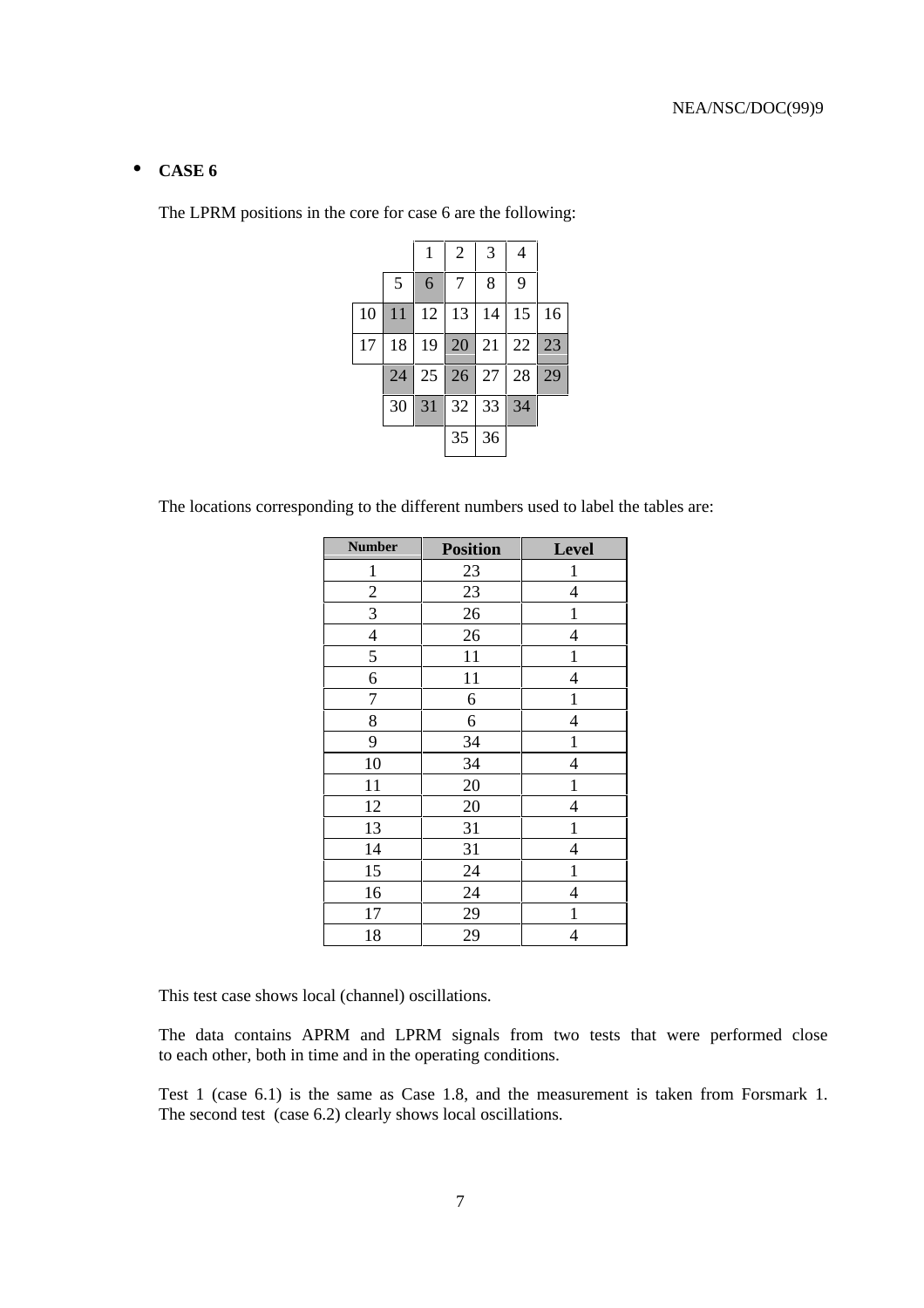The preliminary results for this case are shown in tables 13, 14, 15 and 16. The following conclusions can be obtained:

#### **Case 6.1**

- − This is a stable case where the typical dispersion for the values provided for the DR are observed while the results for the frequency are more accurate.
- The LPRM signal at location 11 has a higher DR than the one corresponding to the APRM signal.

## **Case 6.2**

- The APRM signal corresponds to an almost unstable situation (DR>0.9) and the results for the contributors are quite similar.
- − It is observed that half of the reactor is oscillating and the other half is stable.
- − The channels with radial locations 26, 11, 6, 24 are almost unstable. It seems that half of the reactor is oscillating and the other half is stable.
- − There is a kind of local oscillation but there is no phase shift between the LPRMs signals. Clearly this case is not an out-of-phase oscillation
- − Case 6.2 corresponds to a 'strange' oscillation where some channels oscillate and other channels are stable. Dr. Hennig has proposed a possible explanation of this case based on the assumption of unseated channels in the core.

#### **Presentation by Participants**

Participants presented their results. The corresponding papers and copies of viewgraphs containing the relevant details are listed in Annex 3. Table 1, summarises the methods used by participants.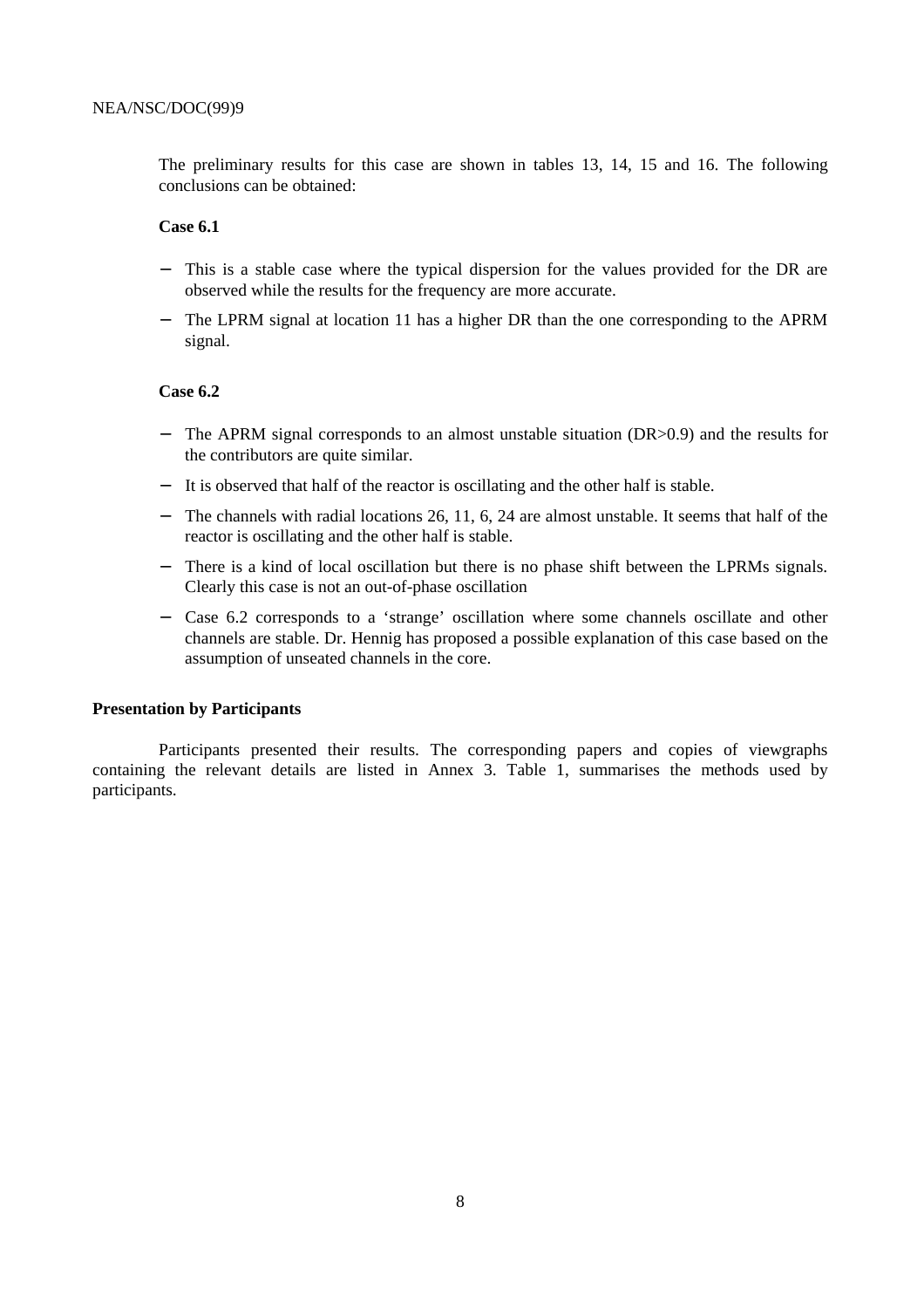| <b>Method</b>                                           | Country                                                      | Organisation                                    |
|---------------------------------------------------------|--------------------------------------------------------------|-------------------------------------------------|
| Auto-Regressive methods $\&$<br><b>Dominant Poles</b>   | <b>PSI</b><br>UPV/CSN<br><b>SIEMENS</b>                      | Switzerland<br>Spain<br>Germany/USA             |
| Auto-Regressive methods $\&$<br><b>Impulse Response</b> | <b>TOSHIBA</b><br><b>JAERI</b><br>IRI/TU-Delft<br><b>PSU</b> | Japan<br>Japan<br>The Netherlands<br><b>USA</b> |
| Auto-correlation                                        | <b>TOSHIBA</b>                                               | Japan                                           |
| <b>Recursive Autocorrelation</b>                        | <b>SIEMENS</b>                                               | Germany/USA                                     |
| ARMA (plateau method)                                   | PSI                                                          | Switzerland                                     |
| <b>Power Spectrum Estimation</b>                        | <b>CSNNS</b>                                                 | Mexico                                          |
|                                                         |                                                              |                                                 |
| LAPUR (frequency domain)                                | <b>PSU</b>                                                   | <b>USA</b>                                      |

**Table 1. The methods used in the solutions provided**

A general discussion followed. The conclusions for the different cases are summarised in a previous paragraph.

#### **Review of Summary Conclusions**

Lessons learned on the performance of different approaches and determination of uncertainties were debated. The questions raised were summarised by G. Verdú and discussed. The answers provided by participants were summarised by D. Ginestar. The expert views are as follows:

#### **Questions Raised / Answers**

#### **1. Which is the best definition of Decay Ratio (DR)?**

*For Noise Analysis it is the decay ratio associated with the least stable or dominant pole. The definition is clear for a second order system.*

#### **2. Which are the best methods for calculating the DR?**

*Several methods were used in this study: AR method, AR method plus Impulse Response, Autocorrelation, Recursive Autocorrelation methods, ARMA, LAPUR, Power Spectrum Estimation. At the Forsmark NPP stability monitors have been used for over 10 years and the uncertainty in the DR*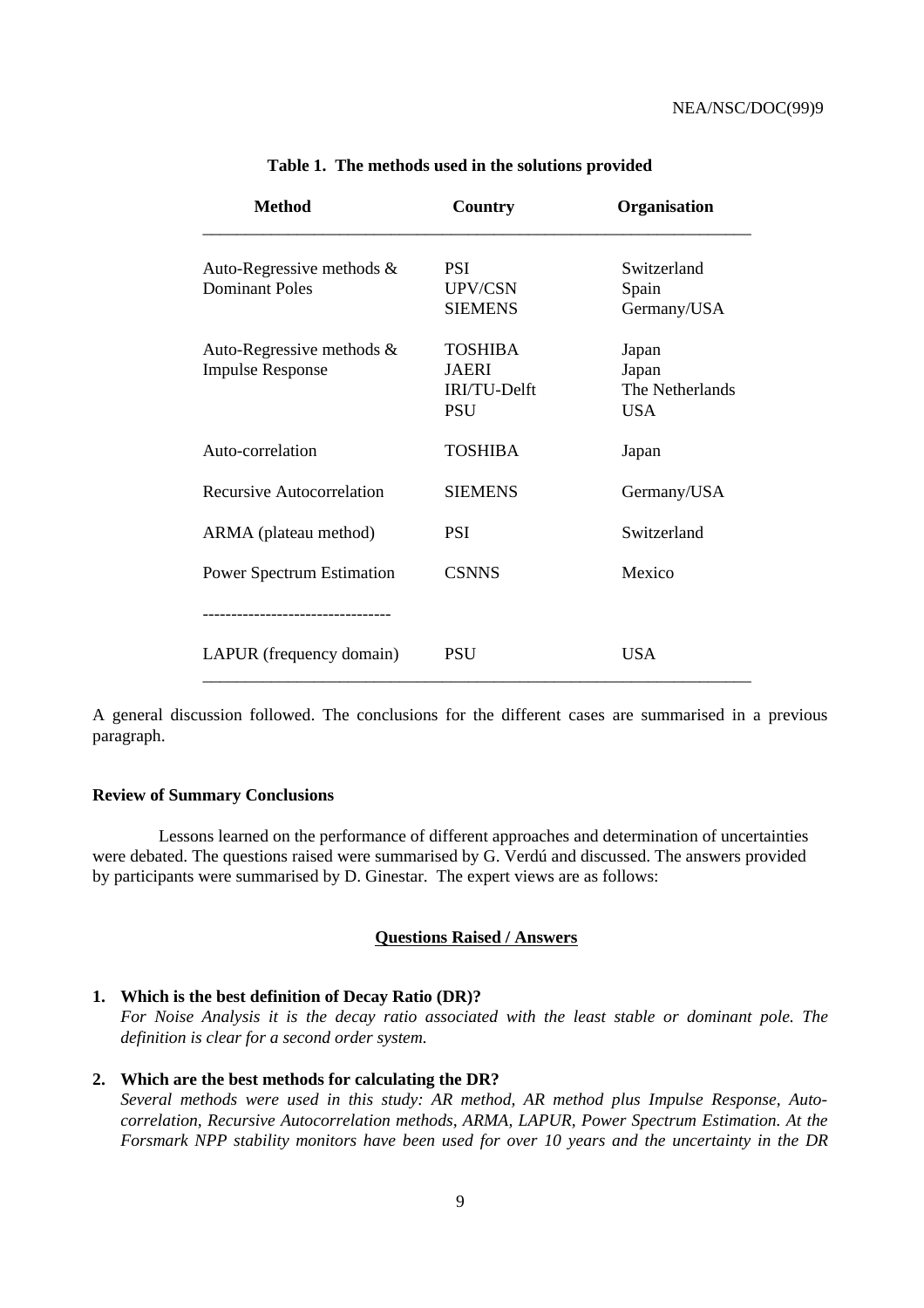*range 0.5 – 0.6 is smaller than 0.1. Obviously experience of the operator in using such a monitor at the plant is required. In other ranges the uncertainty can be higher. Measurements in a steady state condition, extracting signals for a given time interval and analysing them, leads to small uncertainties. The methodology for determining the uncertainty has to be defined and the model order should be known (but this is not always certain). What really matters is the DR after manoeuvring and the amplitude of the oscillation. Often oscillations are not stationary, the 'decay ratio' for these signals is not well defined but the determination of frequency (Fourier analysis) is quite accurate. For the determination of decay ratios the asymptotic part of the transformation function should be used. This is a suggested pragmatic approach.*

## **3. Is it possible to have reliable methods for determining DR automatically, independently of the analyst?**

*It is possible. This has been demonstrated at Forsmark where the same method is used and compared in the monitoring and off-line. Also the Siemens experience affirms this answer. No filtering is required and once experience has been gained it works well. Signal conditioning has to be plant dependent. The experts tune it to the plant, then it can be run automatically.*

## **4. What is the influence of the time duration in the estimation of DR?**

*An accurate auto-correlation function is required first based on the AR model. A heuristic type of algorithm is normally used. The duration depends on the value of DR (about inversely proportional to it). For power spectral density between 4000 and 10000 points are required).*

#### **5. Is it of interest to determine the DR in a transient? Is the calculation reliable?**

*It is of interest - because the method follows the trend and makes the DR derived acceptable.*

## **6. What happens if the signal contains more than one natural frequency? Which DR is the true one?**

*The interesting information for the operator is: oscillations driven by a noise source, disturbances in the system. Oscillations by themselves do not imply instability if driven by an external source. The stability characteristics of the reactor need to be known; the amplitudes are easy to extract.*

## **7. Is it possible to determine DR of an out of phase oscillation?**

*This is possible for DR up to 0.7* ± *0.1 and if enough LPRM signals per plane are provided. Because there are many ways of doing it wrong and only a few to do it right, it depends on the expertise of the analyst, or the sophistication of the monitoring algorithm.*

#### **8. Can we provide an accurate limit to the stable behaviour of the reactor core?**

*This depends on the uncertainty. The real margin should be determined on power. Frequency domain codes can determine it; they are efficient but not sufficient. The 'decay ratio' is a measure of linear stability and should therefore not be used as the only indicator of BWR stability*. *The Siemens group disagrees with this affirmation, and the say that there is no need for non-linear consideration whatsoever.*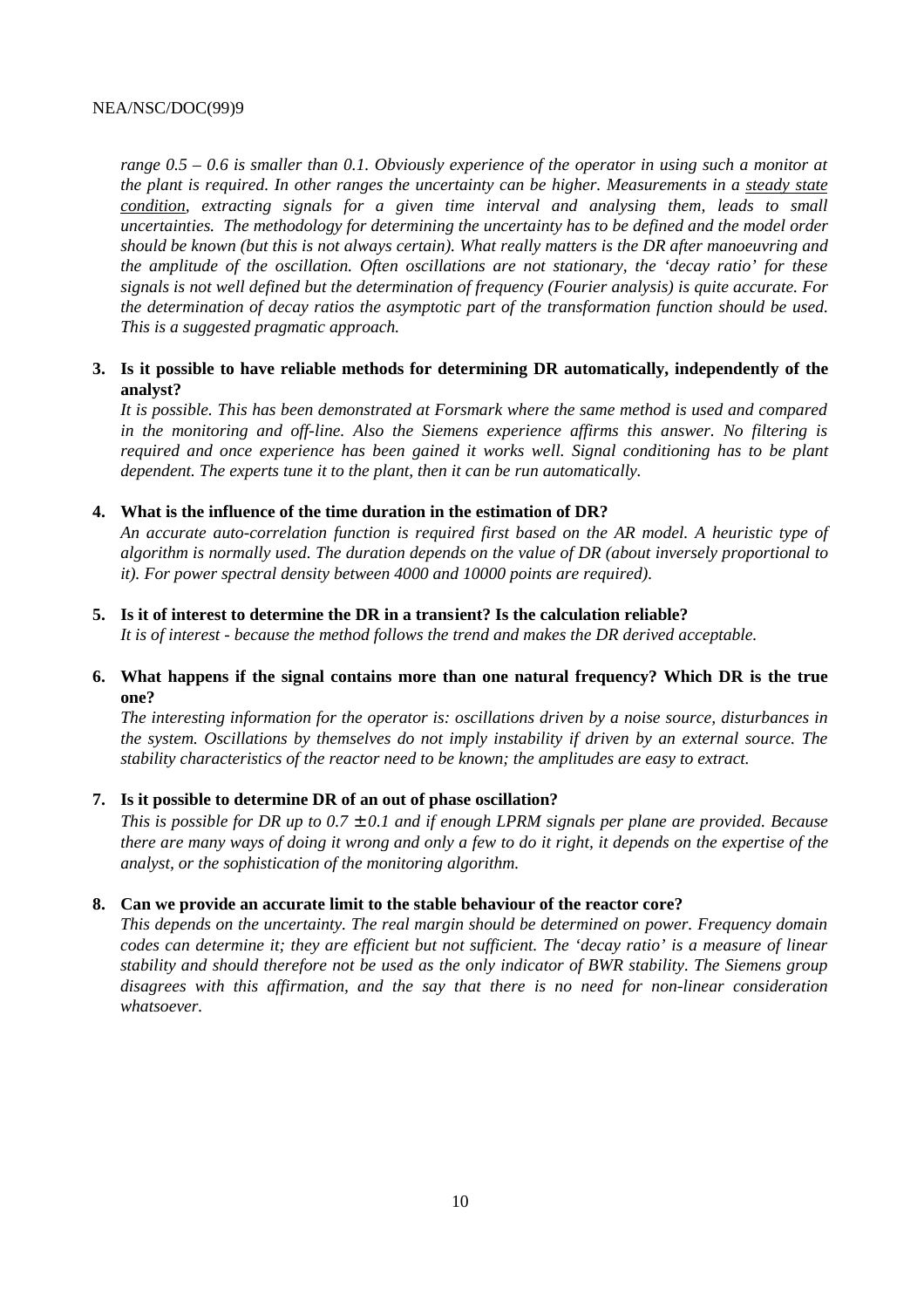#### **The Next Phase**

The possibility to add an additional phase was debated. The possibilities would be to;

- revisit the solutions in the light of what was presented and discussed at the meeting
- **repeat some precise cases with more data**

It was agreed that the major objective, namely the verification as to what extent different methods give the same answer was met. The applicability and reliability of the different methods were investigated. Additional data would not be more helpful for the signal analysis. In practice analysts have only a small set of data available and not the full picture. The six cases chosen to be studied are relatively difficult and are really addressing the limits of the methods. Use of a full set of data could be the subject of a different study involving reactor physics. It has therefore been agreed that new solutions would be accepted, but those submitted would not be revised.

The schedule for submission of new results, the publication of results, the presentation at conferences and reporting to CSNI PWG2 was agreed on. This summary will form the basis for the report to the NEA NSC.

The proposed outline of the final report is provided as Table 2.

|     | Foreword                                                                         |
|-----|----------------------------------------------------------------------------------|
|     | <b>Executive Summary</b>                                                         |
|     |                                                                                  |
|     | Contributions & Acknowledgements (Chair, Co-ordination, Participation, Editing)  |
|     | (a) Introduction                                                                 |
| (b) | Objectives                                                                       |
|     | (c) Description of Cases                                                         |
| (d) | Summary Table on Participants and Methods Used                                   |
| (e) | Comparison of Results (sorted by method and case)                                |
| (f) | <b>Discussion of Results</b>                                                     |
| (g) | Conclusions – Recommendations                                                    |
|     | Annex 1: Full Address of Participants                                            |
|     | Other Annexes: Special Analyses Made by Participants; Details about Methods Used |
|     | References                                                                       |

#### **Table 2. Proposed Outline of Forsmark 1 & 2 Benchmark Report**

The agreed actions and timetable are provided as Annex 4.

The NEA Secretariat expresses thanks to the Consejo de Seguridad Nuclear for hosting the workshop, for the hospitality provided, and for the competent expertise made available.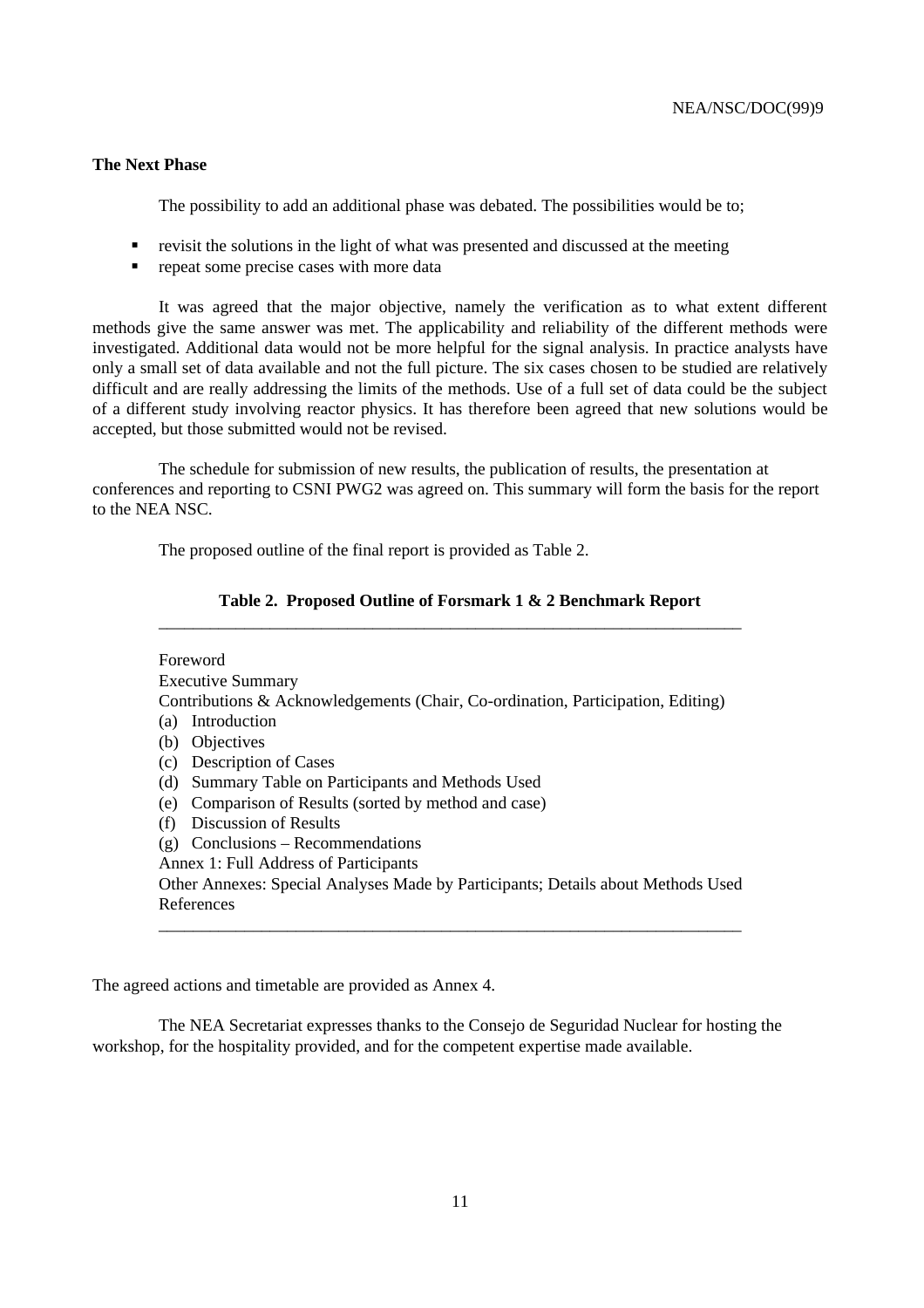|         | M1    | M2    | M3    | M4    | M5   | M6    | M7    | M8    | M9    | M10   | M11   | M12   | M13   | M14  | M15   | Mean  | S D  |
|---------|-------|-------|-------|-------|------|-------|-------|-------|-------|-------|-------|-------|-------|------|-------|-------|------|
| Aprm.1  | 0.460 | 0.423 | 0.576 | 0.640 | 0.42 | 0.580 | 0.330 | 0.500 | 0.420 | 0.422 | 0.460 | 0.420 | 0.512 | 0.57 | 0.566 | 0.487 | 0.09 |
| Aprm.2  | 0.656 | 0.654 | 0.702 | 0.824 | 0.52 | 0.500 | 0.420 | 0.510 | 0.510 | 0.523 | 0.613 | 0.650 | 0.577 | 0.46 | 0.454 | 0.572 | 0.11 |
| Aprm.3  | 0.576 | 0.582 | 0.558 | 0.735 | 0.30 | 0.250 | 0.300 | 0.500 | 0.630 | 0.511 | 0.537 | 0.520 | 0.499 | 0.60 | 0.516 | 0.508 | 0.13 |
| Aprm.4  | 0.515 | 0.514 | 0.525 | 0.634 | 0.39 | 0.260 | 0.230 | 0.530 | 0.420 | 0.549 | 0.528 | 0.510 | 0.558 | 0.78 | 0.516 | 0.497 | 0.14 |
| aprm.5  | 0.581 | 0.573 | 0.523 | 0.702 | 0.49 | 0.700 | 0.200 | 0.510 | 0.510 | 0.534 | 0.517 | 0.470 | 0.532 | 0.36 | 0.523 | 0.515 | 0.12 |
| aprm.6  | 0.540 | 0.549 | 0.521 | 0.659 | 0.44 | 0.100 | 0.420 | 0.550 | 0.510 | 0.559 | 0.526 | 0.550 | 0.587 | 0.53 | 0.764 | 0.520 | 0.14 |
| aprm.7  | 0.695 | 0.700 | 0.694 | 0.624 | 0.51 | 0.370 | 0.150 | 0.590 | 0.680 | 0.657 | 0.669 | 0.660 | 0.630 | 0.66 | 0.572 | 0.591 | 0.15 |
| aprm.8  | 0.533 | 0.542 | 0.503 | 0.577 | 0.27 | 0.220 | 0.370 | 0.450 | 0.460 | 0.495 | 0.483 | 0.440 | 0.445 | 0.57 | 0.519 | 0.458 | 0.10 |
| aprm.9  | 0.573 | 0.547 | 0.458 | 0.503 | 0.55 | 0.340 | 0.430 | 0.500 | 0.530 | 0.487 | 0.530 | 0.470 | 0.561 | 0.50 | 0.642 | 0.508 | 0.07 |
| aprm.10 | 0.611 | 0.635 | 0.631 | 0.545 | 0.45 | 0.520 | 0.300 | 0.450 | 0.490 | 0.482 | 0.585 | 0.470 | 0.537 | 0.32 | 0.764 | 0.519 | 0.12 |
| aprm.11 | 0.599 | 0.601 | 0.598 | 0.644 | 0.36 | 0.230 | 0.180 | 0.500 | 0.560 | 0.440 | 0.551 | 0.390 | 0.469 | 0.29 | 0.772 | 0.479 | 0.17 |
| aprm.12 | 0.812 | 0.809 | 0.828 | 0.751 | 0.68 | 0.430 | 0.560 | 0.780 | 0.780 | 0.757 | 0.792 | 0.780 | 0.740 | 0.66 | 0.559 | 0.715 | 0.12 |
| aprm.13 | 0.535 | 0.562 | 0.556 | 0.777 | 0.43 | 0.260 | 0.370 | 0.450 | 0.460 | 0.383 | 0.532 | 0.590 | 0.610 | 0.51 | 0.445 | 0.498 | 0.12 |
| aprm.14 | 0.722 | 0.715 | 0.704 | 0.782 | 0.56 | 0.270 | 0.380 | 0.650 | 0.710 | 0.658 | 0.698 | 0.660 | 0.662 | 0.71 | 0.130 | 0.600 | 0.19 |

**Table 3. Preliminary results for the DR. Case 1.**

**Table 4. Preliminary results for the fundamental frequency. Case 1.**

|         | M1    | M <sub>2</sub> | M3    | M4    | M5   | М6    | M7    | M8    | Μ9    | M10   | M11   | M12   | M13   | M14  | M15   | Mean  | S.D  |
|---------|-------|----------------|-------|-------|------|-------|-------|-------|-------|-------|-------|-------|-------|------|-------|-------|------|
| aprm.1  | 0.483 | 0.452          | 0.487 | 0.467 | 0.45 | 0.350 | 0.450 | 0.460 | 0.460 | 0.464 | 0.459 | 0.459 | 0.448 | 0.47 | 0.458 | 0.455 | 0.03 |
| aprm.2  | 0.473 | 0.476          | 0.470 | 0.464 | 0.45 | 0.330 | 0.450 | 0.460 | 0.460 | 0.458 | 0.470 | 0.470 | 0.456 | 0.48 | 0.459 | 0.455 | 0.04 |
| aprm.3  | 0.483 | 0.482          | 0.481 | 0.480 | 0.46 | 0.270 | 0.450 | 0.480 | 0.490 | 0.497 | 0.483 | 0.483 | 0.482 | 0.51 | 0.476 | 0.467 | 0.06 |
| aprm.4  | 0.489 | 0.490          | 0.487 | 0.481 | 0.48 | 0.280 | 0.470 | 0.490 | 0.460 | 0.480 | 0.490 | 0.490 | 0.518 | 0.51 | 0.490 | 0.474 | 0.06 |
| aprm.5  | 0.509 | 0.509          | 0.507 | 0.492 | 0.47 | 0.370 | 0.480 | 0.490 | 0.490 | 0.479 | 0.501 | 0.501 | 0.496 | 0.51 | 0.494 | 0.487 | 0.03 |
| aprm.6  | 0.484 | 0.483          | 0.471 | 0.487 | 0.51 | 0.320 | 0.470 | 0.490 | 0.490 | 0.477 | 0.477 | 0.477 | 0.477 | 0.48 | 0.486 | 0.472 | 0.04 |
| aprm.7  | 0.535 | 0.535          | 0.535 | 0.510 | 0.50 | 0.290 | 0.510 | 0.520 | 0.530 | 0.524 | 0.530 | 0.530 | 0.517 | 0.55 | 0.521 | 0.509 | 0.06 |
| aprm.8  | 0.525 | 0.527          | 0.531 | 0.506 | 0.40 | 0.270 | 0.500 | 0.520 | 0.530 | 0.537 | 0.526 | 0.526 | 0.518 | 0.53 | 0.479 | 0.495 | 0.07 |
| aprm.9  | 0.430 | 0.429          | 0.385 | 0.409 | 0.43 | 0.290 | 0.490 | 0.400 | 0.400 | 0.403 | 0.422 | 0.422 | 0.401 | 0.41 | 0.402 | 0.408 | 0.04 |
| aprm.10 | 0.460 | 0.460          | 0.462 | 0.424 | 0.43 | 0.330 | 0.440 | 0.440 | 0.440 | 0.455 | 0.454 | 0.454 | 0.433 | 0.45 | 0.424 | 0.437 | 0.03 |
| aprm.11 | 0.473 | 0.472          | 0.476 | 0.454 | 0.43 | 0.270 | 0.470 | 0.460 | 0.460 | 0.484 | 0.472 | 0.472 | 0.443 | 0.47 | 0.424 | 0.449 | 0.05 |
| aprm.12 | 0.466 | 0.466          | 0.467 | 0.400 | 0.45 | 0.300 | 0.450 | 0.460 | 0.460 | 0.467 | 0.465 | 0.465 | 0.459 | 0.47 | 0.452 | 0.446 | 0.04 |
| aprm.13 | 0.405 | 0.405          | 0.404 | 0.478 | 0.40 | 0.270 | 0.400 | 0.400 | 0.400 | 0.416 | 0.403 | 0.403 | 0.401 | 0.42 | 0.408 | 0.401 | 0.04 |
| aprm.14 | 0.489 | 0.490          | 0.487 | 0.489 | 0.48 | 0.280 | 0.480 | 0.480 | 0.490 | 0.492 | 0.493 | 0.493 | 0.496 | 0.49 | 0.469 | 0.473 | 0.05 |

**Table 5. Preliminary results for the DR. Case 2.**

|             | M1    | M <sub>2</sub> | M <sub>3</sub> | M4    | M5    | M7    | M8    | M <sub>9</sub> | M10   | M11   | M12   | M <sub>13</sub> | M <sub>14</sub> | M15   | Mean  | S D  |
|-------------|-------|----------------|----------------|-------|-------|-------|-------|----------------|-------|-------|-------|-----------------|-----------------|-------|-------|------|
| test.11     | 0.395 | 0.394          | 0.469          | 0.432 | 0.350 | 0.160 | 0.350 | 0.550          | 0.339 | 0.360 | 0.270 | 0.386           | 0.23            | 0.393 | 0.363 | 0.10 |
| test.s11    | 0.287 | 0.268          | 0.312          | 0.355 | 0.360 | 0.100 | 0.200 | 0.200          | 0.113 | 0.168 | 0.150 | 0.416           | 0.34            | 0.580 | 0.275 | 0.13 |
| test.s21    | 0.431 | 0.460          | 0.457          | 0.649 | 0.490 | 0.210 | 0.450 | 0.410          | 0.476 | 0.479 | 0.400 | 0.525           | 0.40            | 0.444 | 0.449 | 0.09 |
| $test$ .s31 | 0.338 | 0.384          | 0.475          | 0.646 | 0.360 | 0.190 | 0.400 | 0.470          | 0.323 | 0.359 | 0.270 | 0.416           | 0.27            | 0.243 | 0.367 | 0.12 |
| test.s41    | 0.457 | 0.467          | 0.469          | 0.368 | 0.370 | 0.180 | 0.400 | 0.390          | 0.263 | 0.416 | 0.390 | 0.406           | 0.14            | 0.311 | 0.359 | 0.10 |
| test.12     | 0.640 | 0.640          | 0.634          | 0.620 | 0.570 | 0.340 | 0.630 | 0.600          | 0.622 | 0.576 | 0.570 | 0.576           | 0.54            | 0.534 | 0.578 | 0.08 |
| test.s12    | 0.680 | 0.688          | 0.654          | 0.617 | 0.610 | 0.320 | 0.600 | 0.640          | 0.625 | 0.523 | 0.640 | 0.523           | 0.52            | 0.493 | 0.581 | 0.10 |
| test.s22    | 0.675 | 0.676          | 0.690          | 0.656 | 0.590 | 0.330 | 0.600 | 0.550          | 0.656 | 0.601 | 0.620 | 0.601           | 0.56            | 0.594 | 0.600 | 0.09 |
| test. s32   | 0.599 | 0.598          | 0.597          | 0.641 | 0.540 | 0.220 | 0.530 | 0.450          | 0.539 | 0.523 | 0.520 | 0.523           | 0.44            | 0.502 | 0.516 | 0.10 |
| test.s42    | 0.577 | 0.542          | 0.516          | 0.564 | 0.420 | 0.330 | 0.580 | 0.420          | 0.500 | 0.537 | 0.510 | 0.537           | 0.49            | 0.506 | 0.502 | 0.07 |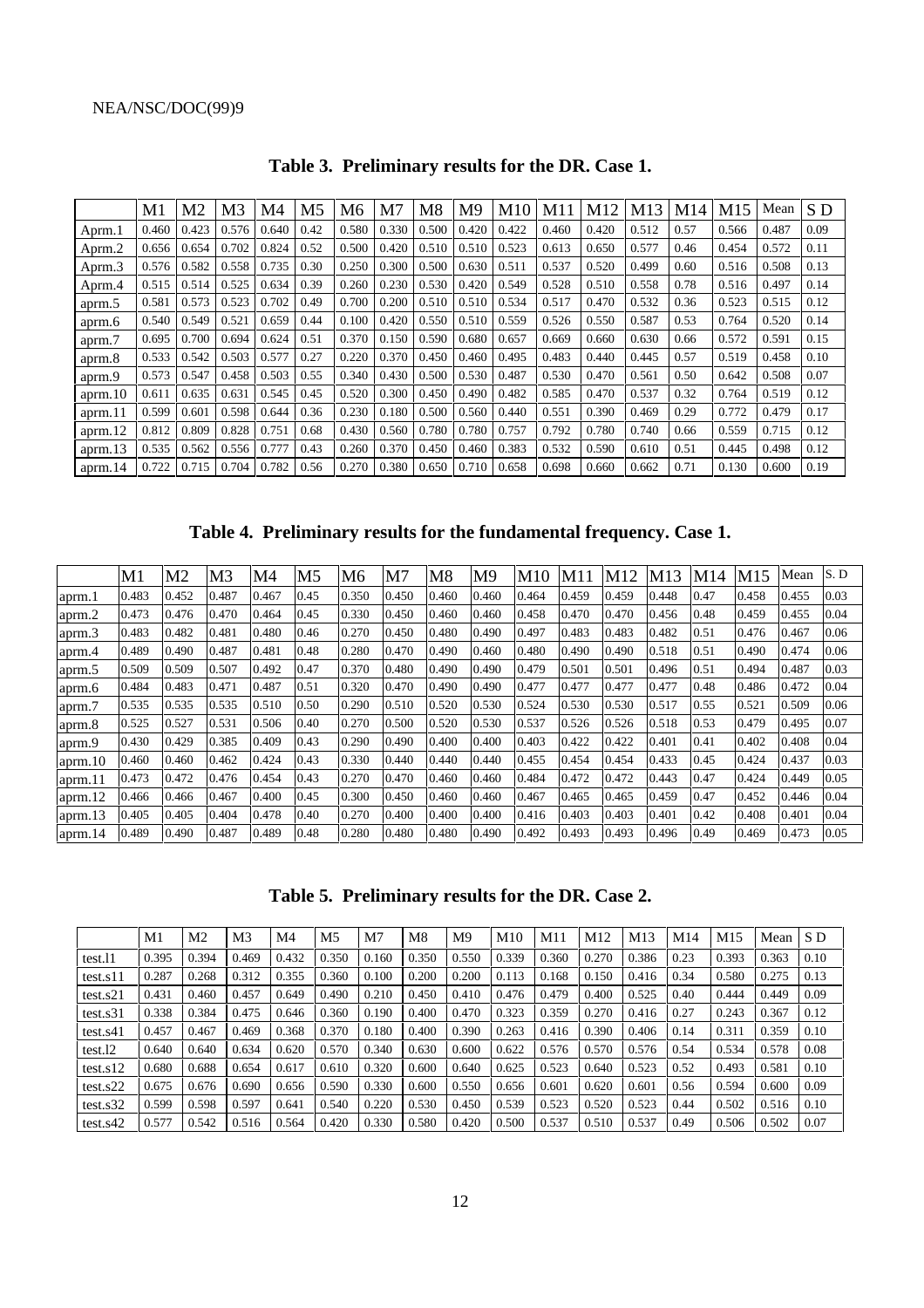|             | M1    | M2    | M3    | M4    | M5    | M7    | M8    | M9    | M10   | M11   | M12   | M13   | M <sub>14</sub> | M15   | Mean  | S D   |
|-------------|-------|-------|-------|-------|-------|-------|-------|-------|-------|-------|-------|-------|-----------------|-------|-------|-------|
| test.11     | 0.454 | 0.453 | 0.453 | 0.472 | 0.440 | 0.430 | 0.450 | 0.460 | 0.457 | 0.444 | 0.444 | 0.441 | 0.45            | 0.442 | 0.449 | 0.010 |
| test.s11    | 0.442 | 0.440 | 0.435 | 0.471 | 0.410 | 0.490 | 0.440 | 0.420 | 0.361 | 0.424 | 0.424 | 0.478 | 0.45            | 0.444 | 0.438 | 0.03  |
| test.s21    | 0.467 | 0.468 | 0.438 | 0.439 | 0.410 | 0.430 | 0.460 | 0.430 | 0.451 | 0.449 | 0.449 | 0.510 | 0.45            | 0.448 | 0.450 | 0.02  |
| test.s31    | 0.443 | 0.440 | 0.437 | 0.427 | 0.430 | 0.410 | 0.460 | 0.480 | 0.482 | 0.453 | 0.453 | 0.478 | 0.45            | 0.441 | 0.449 | 0.02  |
| test.s41    | 0.443 | 0.461 | 0.419 | 0.409 | 0.430 | 0.380 | 0.460 | 0.410 | 0.442 | 0.433 | 0.433 | 0.430 | 0.45            | 0.428 | 0.431 | 0.02  |
| test.12     | 0.533 | 0.533 | 0.519 | 0.534 | 0.500 | 0.520 | 0.530 | 0.510 | 0.537 | 0.516 | 0.516 | 0.516 | 0.54            | 0.516 | 0.523 | 0.012 |
| test.s12    | 0.539 | 0.539 | 0.537 | 0.529 | 0.520 | 0.530 | 0.540 | 0.530 | 0.529 | 0.510 | 0.510 | 0.510 | 0.54            | 0.520 | 0.527 | 0.012 |
| $test$ .s22 | 0.529 | 0.533 | 0.534 | 0.530 | 0.490 | 0.510 | 0.520 | 0.510 | 0.524 | 0.517 | 0.517 | 0.517 | 0.54            | 0.516 | 0.520 | 0.013 |
| test. s32   | 0.532 | 0.532 | 0.532 | 0.523 | 0.510 | 0.520 | 0.530 | 0.510 | 0.512 | 0.510 | 0.510 | 0.510 | 0.55            | 0.516 | 0.521 | 0.012 |
| test.s42    | 0.507 | 0.505 | 0.515 | 0.527 | 0.480 | 0.480 | 0.510 | 0.500 | 0.502 | 0.515 | 0.515 | 0.515 | 0.50            | 0.509 | 0.506 | 0.013 |

# **Table 6. Preliminary results for the fundamental frequency. Case 2.**

**Table 7. Preliminary results for the DR. Case 3**

|        |       | M1          |                 |       | M2              |             | M3    |       |       |  |
|--------|-------|-------------|-----------------|-------|-----------------|-------------|-------|-------|-------|--|
| test.1 | 0.382 | 0.291       | 0.488           | 0.376 | 0.273           | 0.506       | 0.370 | 0.310 | 0.514 |  |
| test.2 | 0.236 | 0.372-0.441 | 0.442-0.584     | 0.249 | $0.316 - 0.422$ | 0.446-0.581 | 0.453 | 0.318 | 0.453 |  |
| test.3 | 0.414 | 0.587       | $0.320 - 0.613$ | 0.424 | 0.592           | 0.619       | 0.388 | 0.363 | 0.489 |  |
| test.4 | 0.514 | 0.614       | 0.707           | 0.528 | 0.629           | 0.720       | 0.516 | 0.580 | 0.748 |  |

|        | M4    | M5   | M7   | M8    | M10   | M11   | M12   | M13   | M14  | M <sub>15</sub> |
|--------|-------|------|------|-------|-------|-------|-------|-------|------|-----------------|
| test.1 | 0.552 | 0.27 | 0.17 | 0.400 | 0.287 | 0.409 | 0.360 | 0.435 | 0.30 | 0.600           |
| test.2 | 0.621 | 0.29 | 0.21 | 0.310 | 0.345 | 0.330 | 0.370 | 0.495 | 0.39 | 0.882           |
| test.3 | 0.516 | 0.23 | 0.10 | 0.400 | 0.177 | 0.395 | 0.330 | 0.373 | 0.20 | 0.632           |
| test.4 | 0.676 | 0.34 | 0.24 | 0.420 | 0.744 | 0.517 | 0.550 | 0.520 | 0.36 | 0.551           |

|  | Table 8. Preliminary results for the fundamental frequency. Case 3. |  |  |  |  |  |
|--|---------------------------------------------------------------------|--|--|--|--|--|
|--|---------------------------------------------------------------------|--|--|--|--|--|

|        |       | M1          |                 |       | M2          |             |       | M3    |       |
|--------|-------|-------------|-----------------|-------|-------------|-------------|-------|-------|-------|
| test.1 | 0.397 | 0.344       | 0.439           | 0.400 | 0.342       | 0.440       | 0.385 | 0.331 | 0.434 |
| test.2 | 0.406 | 0.331-0.475 | $0.307 - 0.447$ | 0.416 | 0.334-0.471 | 0.307-0.447 | 0.430 | 0.360 | 0.313 |
| test.3 | 0.461 | 0.477       | $0.301 - 0.470$ | 0.461 | 0.476       | 0.470       | 0.474 | 0.304 | 0.467 |
| test.4 | 0.481 | 0.483       | 0.475           | 0.480 | 0.483       | 0.474       | 0.484 | 0.485 | 0.478 |

|        | M4    | M5                                                            | M7 | M8                                                                            | M10 | M11 | M <sub>12</sub> | M13 | M14  | M <sub>15</sub> |
|--------|-------|---------------------------------------------------------------|----|-------------------------------------------------------------------------------|-----|-----|-----------------|-----|------|-----------------|
| test.1 | 0.420 | 0.391                                                         |    | $0.380$   $0.420$   $0.417$   $0.408$                                         |     |     | 0.408 0.392     |     | 0.45 | 0.404           |
| test.2 | 0.431 | 0.391                                                         |    | $\mid 0.330 \mid 0.430 \mid 0.422 \mid 0.411 \mid 0.411 \mid 0.397 \mid 0.40$ |     |     |                 |     |      | 0.312           |
| test.3 |       | 0.465   0.422   0.450   0.460   0.434   0.455   0.455   0.450 |    |                                                                               |     |     |                 |     | 0.46 | 0.263           |
| test.4 | 0.437 | 0.467                                                         |    | $0.470$   0.480   0.489   0.480   0.480   0.473                               |     |     |                 |     | 0.48 | 0.260           |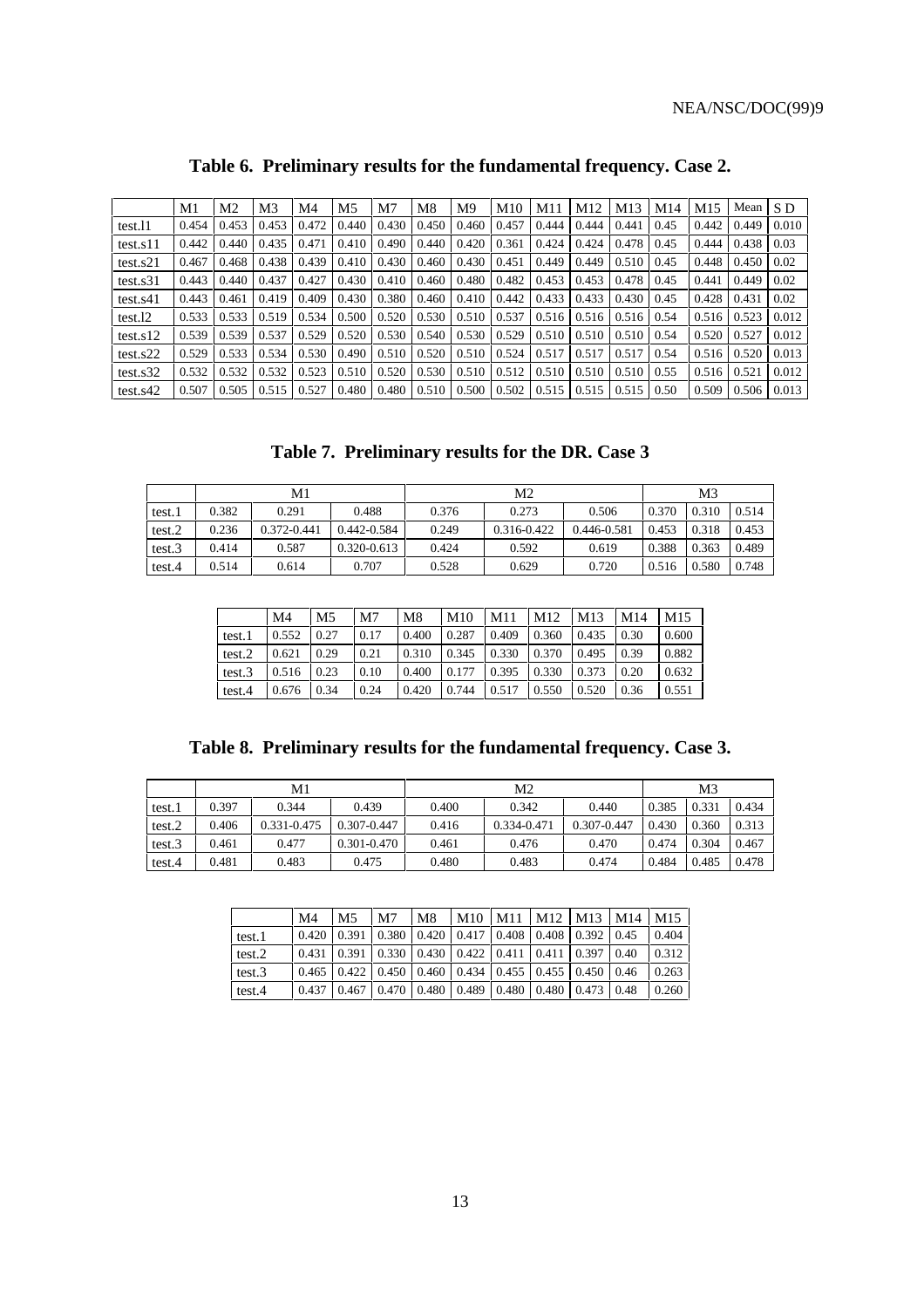|               | M1    | M <sub>2</sub> | M <sub>3</sub> | M4    | M <sub>5</sub> | M <sub>6</sub> | M7    | M8    | M9    | M10   | M11   | M12   | M13   | M <sub>14</sub> | M15   |
|---------------|-------|----------------|----------------|-------|----------------|----------------|-------|-------|-------|-------|-------|-------|-------|-----------------|-------|
| aprm          | 0.797 | 0.788          | 0.699          | 0.806 | 0.813          | 0.900          | 0.850 | 0.850 | 0.850 | 0.768 | 0.763 | 0.710 | 0.450 | 0.78            | 0.459 |
| lprm.1        | 0.877 | 0.877          | 0.874          | 0.889 | 0.906          | 0.900          | 0.890 | 0.900 | 0.900 | 0.834 | 0.876 | 0.830 | 0.918 |                 | 0.527 |
| lprm.2        | 0.899 | 0.901          | 0.901          | 0.918 | 0.907          | 0.900          | 0.900 | 0.900 | 0.900 | 0.829 | 0.898 | 0.860 | 0.919 |                 | 0.567 |
| lprm.3        | 0.910 | 0.910          | 0.910          | 0.914 | 0.916          | 0.910          | 0.900 | 0.900 | 0.950 | 0.845 | 0.901 | 0.880 | 0.917 |                 | 0.514 |
| $l$ prm. $4$  | 0.901 | 0.901          | 0.898          | 0.854 | 0.868          | 0.910          | 0.850 | 0.880 | 0.880 | 0.859 | 0.894 | 0.900 | 0.903 |                 | 0.502 |
| lprm.5        | 0.814 | 0.818          | 0.814          | 0.830 | 0.852          | 0.910          | 0.820 | 0.860 | 0.850 | 0.774 | 0.811 | 0.750 | 0.860 |                 | 0.546 |
| lprm.6        | 0.808 | 0.800          | 0.803          | 0.869 | 0.852          | 0.890          | 0.810 | 0.850 | 0.850 | 0.768 | 0.803 | 0.750 | 0.846 |                 | 0.464 |
| lprm.7        | 0.782 | 0.786          | 0.786          | 0.826 | 0.782          | 0.860          | 0.770 | 0.800 | 0.760 | 0.765 | 0.787 | 0.740 | 0.805 |                 | 0.518 |
| lprm.8        | 0.703 | 0.705          | 0.694          | 0.733 | 0.688          | 0.740          | 0.620 | 0.760 | 0.710 | 0.729 | 0.760 | 0.700 | 0.733 |                 | 0.403 |
| lprm.9        | 0.744 | 0.749          | 0.761          | 0.848 | 0.808          | 0.850          | 0.780 | 0.800 | 0.810 | 0.703 | 0.758 | 0.690 | 0.792 |                 | 0.465 |
| lprm.10       | 0.703 | 0.707          | 0.711          | 0.757 | 0.712          | 0.500          | 0.670 | 0.750 | 0.730 | 0.749 | 0.751 | 0.710 | 0.756 |                 | 0.565 |
| lmm.11        | 0.634 | 0.635          | 0.650          | 0.749 | 0.767          | 0.880          | 0.710 | 0.770 | 0.760 | 0.714 | 0.678 | 0.670 | 0.788 |                 | 0.486 |
| lprm.12       | 0.709 | 0.709          | 0.733          | 0.787 | 0.517          | 0.270          | 0.450 | 0.580 | 0.560 | 0.677 | 0.677 | 0.710 | 0.654 |                 | 0.530 |
| lprm.13       | 0.767 | 0.771          | 0.771          | 0.835 | 0.821          | 0.870          | 0.770 | 0.810 | 0.830 | 0.737 | 0.787 | 0.700 | 0.833 |                 | 0.422 |
| lmm.14        | 0.739 | 0.742          | 0.740          | 0.817 | 0.813          | 0.880          | 0.750 | 0.810 | 0.800 | 0.728 | 0.767 | 0.700 | 0.823 |                 | 0.517 |
| $l$ prm. $15$ | 0.646 | 0.657          | 0.657          | 0.691 | 0.788          | 0.870          | 0.760 | 0.800 | 0.800 | 0.790 | 0.740 | 0.690 | 0.783 |                 | 0.552 |
| lprm.16       | 0.675 | 0.668          | 0.670          | 0.699 | 0.801          | 0.880          | 0.800 | 0.800 | 0.810 | 0.796 | 0.690 | 0.680 | 0.771 |                 | 0.547 |
| lmm.17        | 0.833 | 0.834          | 0.836          | 0.838 | 0.861          | 0.900          | 0.830 | 0.850 | 0.860 | 0.854 | 0.838 | 0.810 | 0.862 |                 | 0.478 |
| lprm.18       | 0.819 | 0.817          | 0.821          | 0.877 | 0.843          | 0.880          | 0.820 | 0.850 | 0.850 | 0.845 | 0.829 | 0.810 | 0.857 |                 | 0.489 |
| lprm.19       | 0.813 | 0.814          | 0.813          | 0.886 | 0.628          | 0.850          | 0.450 | 0.800 | 0.790 | 0.785 | 0.812 | 0.800 | 0.787 |                 | 0.495 |
| lprm.20       | 0.721 | 0.720          | 0.701          | 0.757 | 0.695          | 0.840          | 0.670 | 0.750 | 0.740 | 0.756 | 0.767 | 0.700 | 0.769 |                 | 0.500 |
| $l$ prm. $21$ | 0.666 | 0.672          | 0.661          | 0.771 | 0.766          | 0.880          | 0.670 | 0.770 | 0.760 | 0.770 | 0.738 | 0.670 | 0.791 |                 | 0.496 |
| lprm.22       | 0.583 | 0.569          | 0.569          | 0.702 | 0.360          | 0.860          | 0.380 | 0.390 | 0.360 | 0.422 | 0.517 | 0.490 | 0.447 |                 | 0.582 |

**Table 9. Preliminary results for the DR. Case 4.**

**Table 10. Preliminary results for the fundamental frequency. Case 4.**

|                         | M1    | M <sub>2</sub> | M <sub>3</sub> | M4    | M <sub>5</sub> | M6    | M <sub>7</sub> | M <sub>8</sub> | M <sub>9</sub> | M10   | M11   | M12   | M13   | M14  | M15   |
|-------------------------|-------|----------------|----------------|-------|----------------|-------|----------------|----------------|----------------|-------|-------|-------|-------|------|-------|
| aprm                    | 0.486 | 0.485          | 0.492          | 0.490 | 0.508          | 0.480 | 0.495          | 0.510          | 0.480          | 0.508 | 0.491 | 0.491 | 0.522 | 0.51 | 0.512 |
| $l$ <sub>prm</sub> $l$  | 0.482 | 0.482          | 0.481          | 0.495 | 0.492          | 0.480 | 0.495          | 0.490          | 0.490          | 0.494 | 0.486 | 0.486 | 0.493 |      | 0.503 |
| $l$ prm. $2$            | 0.482 | 0.482          | 0.481          | 0.491 | 0.492          | 0.480 | 0.495          | 0.490          | 0.490          | 0.495 | 0.486 | 0.486 | 0.491 |      | 0.497 |
| $l$ prm. $3$            | 0.482 | 0.481          | 0.482          | 0.488 | 0.489          | 0.490 | 0.495          | 0.490          | 0.480          | 0.494 | 0.485 | 0.485 | 0.489 |      | 0.494 |
| $l$ <sub>prm</sub> $.4$ | 0.485 | 0.485          | 0.485          | 0.485 | 0.492          | 0.490 | 0.495          | 0.490          | 0.490          | 0.489 | 0.488 | 0.488 | 0.490 |      | 0.493 |
| lprm.5                  | 0.486 | 0.486          | 0.485          | 0.515 | 0.500          | 0.490 | 0.495          | 0.500          | 0.500          | 0.498 | 0.493 | 0.493 | 0.500 |      | 0.512 |
| lprm.6                  | 0.488 | 0.491          | 0.488          | 0.510 | 0.500          | 0.470 | 0.495          | 0.500          | 0.500          | 0.498 | 0.495 | 0.495 | 0.500 |      | 0.512 |
| lprm.7                  | 0.492 | 0.489          | 0.492          | 0.494 | 0.500          | 0.450 | 0.495          | 0.500          | 0.500          | 0.502 | 0.499 | 0.499 | 0.500 |      | 0.512 |
| $l$ prm. $8$            | 0.509 | 0.510          | 0.507          | 0.478 | 0.508          | 0.400 | 0.495          | 0.500          | 0.510          | 0.504 | 0.507 | 0.507 | 0.507 |      | 0.514 |
| lprm.9                  | 0.492 | 0.492          | 0.490          | 0.491 | 0.508          | 0.450 | 0.495          | 0.510          | 0.500          | 0.504 | 0.499 | 0.499 | 0.506 |      | 0.520 |
| lpm.10                  | 0.527 | 0.526          | 0.520          | 0.522 | 0.530          | 0.360 | 0.495          | 0.530          | 0.530          | 0.527 | 0.526 | 0.526 | 0.529 |      | 0.530 |
| $l$ prm. $11$           | 0.524 | 0.523          | 0.523          | 0.518 | 0.521          | 0.470 | 0.520          | 0.520          | 0.520          | 0.522 | 0.514 | 0.514 | 0.519 |      | 0.532 |
| lprm.12                 | 0.541 | 0.540          | 0.540          | 0.542 | 0.534          | 0.290 | 0.495          | 0.530          | 0.530          | 0.531 | 0.536 | 0.536 | 0.497 |      | 0.542 |
| lmm.13                  | 0.491 | 0.490          | 0.490          | 0.505 | 0.508          | 0.460 | 0.520          | 0.510          | 0.510          | 0.504 | 0.498 | 0.498 | 0.506 |      | 0.518 |
| lmm.14                  | 0.492 | 0.493          | 0.493          | 0.506 | 0.508          | 0.470 | 0.495          | 0.510          | 0.510          | 0.505 | 0.501 | 0.501 | 0.508 |      | 0.520 |
| lprm.15                 | 0.503 | 0.502          | 0.502          | 0.497 | 0.513          | 0.460 | 0.495          | 0.510          | 0.510          | 0.513 | 0.506 | 0.506 | 0.507 |      | 0.518 |
| lmm.16                  | 0.496 | 0.496          | 0.501          | 0.522 | 0.517          | 0.470 | 0.495          | 0.520          | 0.520          | 0.520 | 0.504 | 0.504 | 0.516 |      | 0.520 |
| lprm.17                 | 0.485 | 0.485          | 0.485          | 0.500 | 0.496          | 0.480 | 0.495          | 0.490          | 0.490          | 0.494 | 0.490 | 0.490 | 0.494 |      | 0.506 |
| lprm.18                 | 0.486 | 0.486          | 0.486          | 0.487 | 0.492          | 0.460 | 0.495          | 0.490          | 0.490          | 0.495 | 0.490 | 0.490 | 0.494 |      | 0.505 |
| lmm.19                  | 0.492 | 0.492          | 0.492          | 0.499 | 0.496          | 0.450 | 0.495          | 0.500          | 0.500          | 0.497 | 0.495 | 0.495 | 0.497 |      | 0.507 |
| lprm.20                 | 0.497 | 0.497          | 0.495          | 0.478 | 0.508          | 0.440 | 0.495          | 0.500          | 0.500          | 0.500 | 0.502 | 0.502 | 0.516 |      | 0.512 |
| lprm.21                 | 0.502 | 0.501          | 0.500          | 0.518 | 0.513          | 0.470 | 0.495          | 0.510          | 0.510          | 0.511 | 0.507 | 0.507 | 0.510 |      | 0.533 |
| lprm.22                 | 0.530 | 0.531          | 0.530          | 0.557 | 0.540          | 0.450 | 0.495          | 0.530          | 0.550          | 0.512 | 0.526 | 0.526 | 0.523 |      | 0.548 |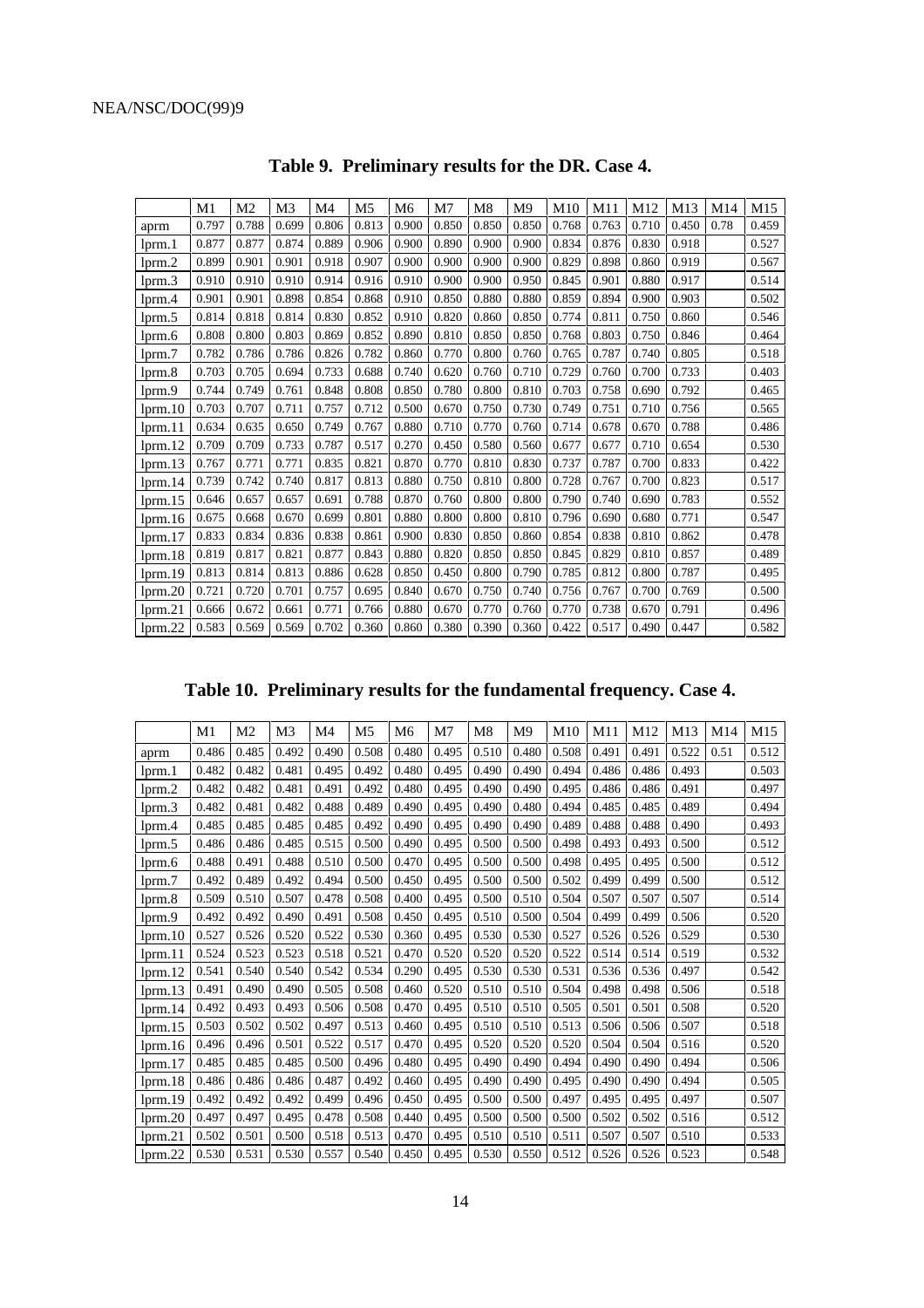|        | M1    | M <sub>2</sub>          | M <sub>3</sub> | M4    | M <sub>5</sub> | M <sub>7</sub> | M <sub>8</sub> | M <sup>9</sup> | M10   | M11   | M12                 |       | M13   |       | M14  | M15   |
|--------|-------|-------------------------|----------------|-------|----------------|----------------|----------------|----------------|-------|-------|---------------------|-------|-------|-------|------|-------|
| aprm.1 | 0.951 | 0.949                   | 0.948          | 0.98  | 0.98           | 0.980          |                |                | 1.020 |       |                     | 0.918 | 0.955 | 0.961 | 0.85 | 0.143 |
|        | 1.000 | 1.000                   | 1.000          |       |                |                | 1.000          |                |       | 0.998 | 0.990               |       |       |       |      |       |
|        |       | $0.679 \quad 0.811$     | 0.818          |       |                |                | 0.940          |                |       | 0.699 | 0.690               |       |       |       |      |       |
| aprm.2 | 0.650 | 0.647                   | 0.671          | 0.717 | 0.59           | 0.470          |                |                | 0.823 |       |                     | 0.589 | 0.881 | 0.933 | 0.80 | 0.748 |
|        | 0.688 | $0.692 \pm 0.764$       |                |       |                |                | 0.670          |                |       |       | $0.620 \pm 0.660$   |       |       |       |      |       |
|        |       | $0.574$   0.580   0.536 |                |       |                |                | 0.470          |                |       |       | $0.659 \pm 0.670$   |       |       |       |      |       |
|        |       |                         |                |       |                |                |                |                |       |       | $0.515 \quad 0.550$ |       |       |       |      |       |

**Table 11. Preliminary results for the DR. Case 5.**

**Table 12. Preliminary results for the fundamental frequency. Case 5.**

|        | M1    | M <sub>2</sub>                | M <sub>3</sub>          | M4                                     | M <sub>5</sub> | M7    | M8    | $M10$   $M11$   $M12$ |                                                        | M13           | M14  | M <sub>15</sub> |
|--------|-------|-------------------------------|-------------------------|----------------------------------------|----------------|-------|-------|-----------------------|--------------------------------------------------------|---------------|------|-----------------|
| aprm.1 | 0.534 |                               | $0.534 \mid 0.534 \mid$ | 0.53                                   | 0.53           | 0.520 |       |                       | $0.526$   0.524   0.524   0.529                        | $0.525$ 0.527 | 0.53 | 0.535           |
|        | 0.569 | $0.426 \cdot 0.441$           |                         |                                        |                |       | 1.000 |                       | $0.556 \mid 0.556$                                     |               |      |                 |
|        |       | $0.536 \mid 0.553 \mid 0.552$ |                         |                                        |                |       | 0.940 |                       |                                                        |               |      |                 |
| aprm.2 |       |                               |                         | $0.514$   0.514   0.510   0.494   0.54 |                | 0.500 |       |                       | $0.520$   0.500   0.500   0.516   0.513   0.509   0.52 |               |      | 0.505           |
|        | 0.514 |                               | $0.514 \pm 0.514$       |                                        |                |       | 0.670 |                       | $0.516 \mid 0.516$                                     |               |      |                 |
|        |       | $0.513 \mid 0.513 \mid 0.509$ |                         |                                        |                |       | 0.470 |                       | $0.504 \quad 0.504$                                    |               |      |                 |

**Table 13. Preliminary results for the DR. Case 6.1.**

|          | M1    | M2    | M3    | M4    | M5    | M <sub>6</sub> | M7    | M8   | M10     | M11   | M12   | M13   | M14  | M15   |
|----------|-------|-------|-------|-------|-------|----------------|-------|------|---------|-------|-------|-------|------|-------|
| aprm.1   | 0.523 | 0.523 | 0.490 | 0.589 | 0.290 | 0.220          | 0.160 | 0.35 | 0.503   | 0.474 | 0.520 | 0.459 | 0.39 | 0.563 |
| lprm.11  | 0.377 | 0.372 | 0.405 | 0.518 | 0.085 | 0.410          | 0.090 | 0.15 | 0.382   | 0.358 | 0.450 | 0.267 |      | 0.373 |
| lprm.12  | 0.276 | 0.297 | 0.297 | 0.295 | 0.080 | 0.200          | 0.100 | 0.22 | 0.552   | 0.170 | 0.240 | 0.261 |      | 0.439 |
| lprm.13  | 0.547 | 0.549 | 0.577 | 0.689 | 0.238 | 0.260          | 0.120 | 0.42 | 0.296   | 0.473 | 0.640 | 0.373 |      | 0.556 |
| lprm.14  | 0.395 | 0.469 | 0.402 | 0.664 | 0.226 | 0.150          | 0.200 | 0.20 | (0.321) | 0.405 | 0.370 | 0.413 |      | 0.506 |
| lprm.15  | 0.654 | 0.583 | 0.663 | 0.639 | 0.270 | 0.270          | 0.130 | 0.58 | 0.589   | 0.603 | 0.700 | 0.449 |      | 0.516 |
| lprm.16  | 0.803 | 0.804 | 0.801 | 0.818 | 0.559 | 0.170          | 0.420 | 0.80 | (.721)  | 0.758 | 0.790 | 0.664 |      | 0.441 |
| lprm.17  | 0.564 | 0.563 | 0.583 | 0.533 | 0.254 | 0.240          | 0.150 | 0.50 | 0.477   | 0.529 | 0.560 | 0.421 |      | 0.542 |
| lprm.18  | 0.638 | 0.635 | 0.643 | 0.686 | 0.499 | 0.140          | 0.570 | 0.50 |         | 0.565 | 0.490 | 0.517 |      | 0.287 |
| lprm.19  | 0.339 | 0.340 | 0.390 | 0.460 | 0.100 | 0.280          | 0.030 | 0.32 | 0.266   | 0.349 | 0.330 | 0.339 |      | 0.808 |
| lprm.110 | 0.241 | 0.248 | 0.302 | 0.491 | 0.148 | 0.170          | 0.130 | 0.20 |         | 0.204 | 0.160 | 0.290 |      | 0.068 |
| lprm.111 | 0.392 | 0.391 | 0.382 | 0.461 | 0.105 | 0.280          | 0.110 | 0.23 | 0.277   | 0.361 | 0.400 | 0.344 |      | 0.907 |
| lprm.112 | 0.413 | 0.413 | 0.439 | 0.362 | $**$  | 0.150          | 0.230 | 0.20 | (.545)  | 0.333 | 0.320 | 0.292 |      | 0.071 |
| lprm.113 | 0.378 | 0.375 | 0.361 | 0.308 | 0.098 | 0.290          | 0.040 | 0.20 | 0.239   | 0.341 | 0.380 | 0.330 |      | 0.784 |
| lprm.114 | 0.419 | 0.423 | 0.441 | 0.474 | 0.275 | 0.160          | 0.280 | 0.35 |         | 0.379 | 0.430 | 0.408 |      | 0.813 |
| lprm.115 | 0.560 | 0.562 | 0.549 | 0.516 | 0.241 | 0.270          | 0.120 | 0.44 | 0.296   | 0.478 | 0.660 | 0.402 |      | 0.553 |
| lprm.116 | 0.565 | 0.567 | 0.574 | 0.703 | 0.261 | 0.250          | 0.130 | 0.43 | 0.318   | 0.482 | 0.660 | 0.395 |      | 0.531 |
| lprm.117 | 0.296 | 0.289 | 0.319 | 0.661 | 0.092 | 0.330          | 0.080 | 0.19 | 0.733   | 0.610 | 0.310 | 0.306 |      | 0.401 |
| lprm.118 | 0.312 | 0.304 | 0.296 | 0.222 | **    | 0.150          | 0.210 | 0.20 |         | 0.267 | 0.160 | 0.411 |      | 0.383 |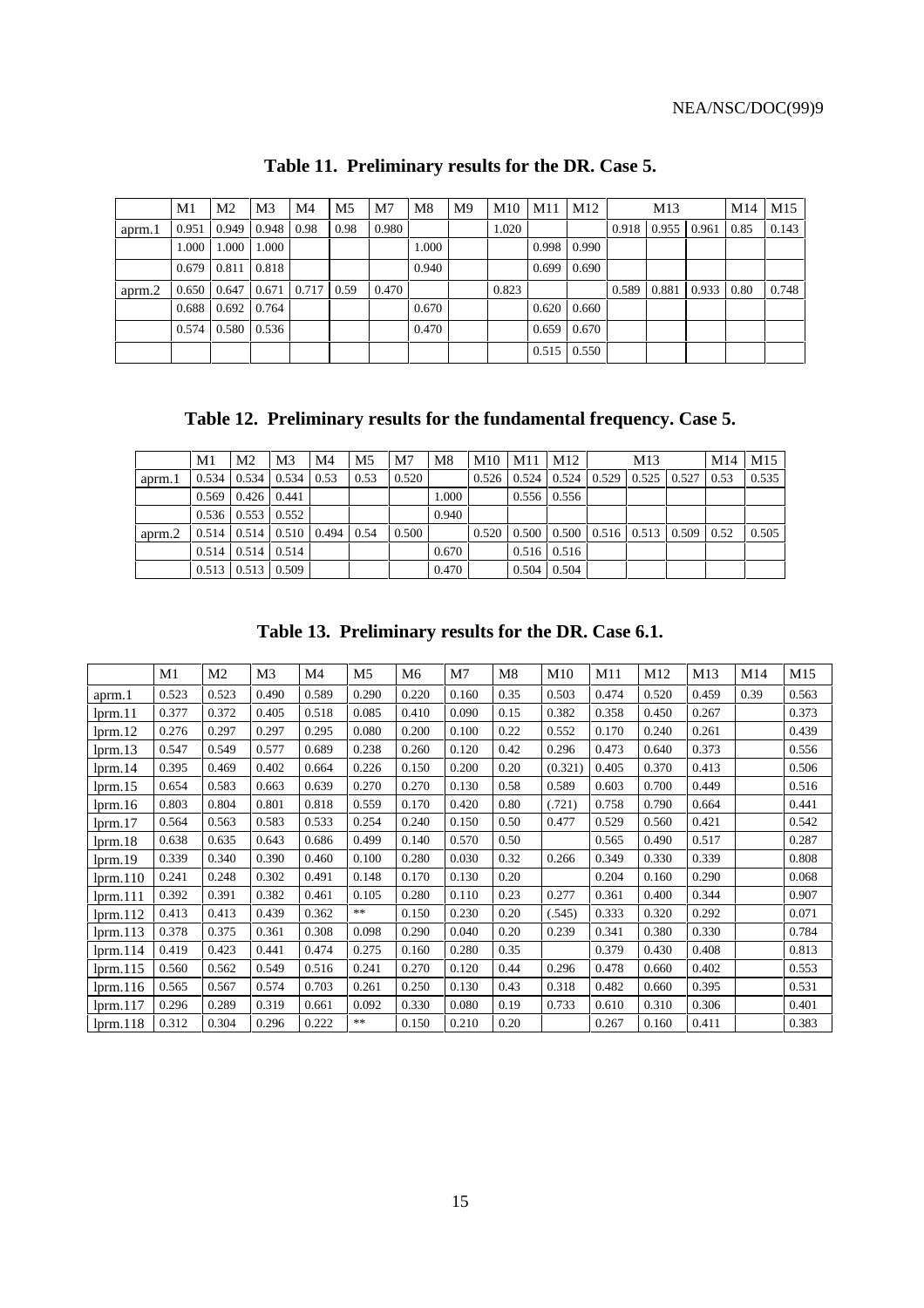|          | M1    | M <sub>2</sub> | M <sub>3</sub> | M4    | M5    | M6    | M7            | M8   | M <sub>10</sub> | M11   | M12   | M13   | M <sub>14</sub> | M15   |
|----------|-------|----------------|----------------|-------|-------|-------|---------------|------|-----------------|-------|-------|-------|-----------------|-------|
| aprm.1   | 0.522 | 0.523          | 0.528          | 0.505 | 0.490 | 0.270 | 0.520         | 0.49 | 0.532           | 0.523 | 0.523 | 0.510 | 0.51            | 0.497 |
| lprm.11  | 0.502 | 0.503          | 0.513          | 0.481 | 0.427 | 0.310 | 0.500         | 0.46 | 0.526           | 0.498 | 0.498 | 0.481 |                 | 0.552 |
| lprm.12  | 0.517 | 0.514          | 0.491          | 0.512 | 0.504 | 0.260 | 0.500         | 0.49 | 0.464           | 0.472 | 0.472 | 0.475 |                 | 0.516 |
| lprm.13  | 0.524 | 0.524          | 0.526          | 0.511 | 0.500 | 0.270 | 0.510         | 0.52 | 0.489           | 0.524 | 0.524 | 0.525 |                 | 0.523 |
| lprm.14  | 0.519 | 0.523          | 0.502          | 0.548 | 0.510 | 0.250 | 0.500         | 0.51 | (.512)          | 0.522 | 0.522 | 0.506 |                 | 0.476 |
| lprm.15  | 0.529 | 0.526          | 0.530          | 0.509 | 0.504 | 0.280 | 0.510         | 0.52 | 0.525           | 0.525 | 0.525 | 0.519 |                 | 0.526 |
| lprm.16  | 0.529 | 0.529          | 0.529          | 0.536 | 0.517 | 0.250 | 0.510         | 0.52 | (.528)          | 0.528 | 0.528 | 0.516 |                 | 0.519 |
| lprm.17  | 0.522 | 0.522          | 0.556          | 0.502 | 0.492 | 0.270 | 0.510         | 0.51 | 0.522           | 0.517 | 0.517 | 0.514 |                 | 0.513 |
| lprm.18  | 0.529 | 0.529          | 0.529          | 0.482 | 0.528 | 0.250 | 0.510         | 0.50 |                 | 0.527 | 0.527 | 0.517 |                 | 0.510 |
| lprm.19  | 0.543 | 0.543          | 0.548          | 0.468 | 0.463 | 0.280 | 0.530         | 0.52 | 0.669           | 0.526 | 0.526 | 0.524 |                 | 0.520 |
| lprm.110 | 0.520 | 0.518          | 0.467          | 0.502 | 0.500 | 0.250 | 0.520         | 0.52 |                 | 0.534 | 0.534 | 0.556 |                 | 0.476 |
| lprm.111 | 0.505 | 0.506          | 0.506          | 0.457 | 0.463 | 0.280 | 0.510         | 0.53 | 0.558           | 0.504 | 0.504 | 0.529 |                 | 0.529 |
| lprm.112 | 0.541 | 0.542          | 0.545          | 0.492 |       | 0.250 | 0.520         | 0.53 | (.520)          | 0.535 | 0.535 | 0.517 |                 | 0.488 |
| lprm.113 | 0.504 | 0.504          | 0.494          | 0.429 | 0.463 | 0.280 | 0.500         | 0.51 | 0.586           | 0.509 | 0.509 | 0.524 |                 | 0.527 |
| lprm.114 | 0.495 | 0.496          | 0.491          | 0.467 | 0.532 | 0.250 | 0.490         | 0.50 |                 | 0.509 | 0.509 | 0.553 |                 | 0.505 |
| lprm.115 | 0.522 | 0.523          | 0.522          | 0.525 | 0.504 | 0.280 | 0.510         | 0.52 | 0.494           | 0.525 | 0.525 | 0.522 |                 | 0.530 |
| lprm.116 | 0.523 | 0.524          | 0.524          | 0.514 | 0.504 | 0.270 | 0.510         | 0.52 | 0.492           | 0.525 | 0.525 | 0.524 |                 | 0.525 |
| lprm.117 | 0.522 | 0.489          | 0.487          | 0.519 | 0.435 | 0.290 | $0.44 - 0.53$ | 0.47 | 0.394           | 0.496 | 0.496 | 0.502 |                 | 0.523 |
| lprm.118 | 0.533 | 0.533          | 0.484          | 0.443 |       | 0.250 | 0.480         | 0.50 |                 | 0.508 | 0.508 | 0.472 |                 | 0.478 |

**Table 14. Preliminary results for the fundamental frequency. Case 6.1**

**Table 15. Preliminary results for the DR. Case 6.2.**

|          | M1    | M <sub>2</sub> | M3    | M4    | M <sub>5</sub> | M6    | M7    | M8    | M9    | M10    | M11   | M12   | M13   | M14  | M15   |
|----------|-------|----------------|-------|-------|----------------|-------|-------|-------|-------|--------|-------|-------|-------|------|-------|
| aprm.2   | 0.929 | 0.928          | 0.926 | 0.923 | 0.840          | 0.720 | 0.700 | 0.900 |       | (.965) | 0.915 | 0.960 | 0.886 | 0.88 | 0.379 |
| lprm.21  | 0.601 | 0.596          | 0.601 | 0.735 | 0.205          | 0.680 | 0.210 |       |       | 0.575  | 0.546 | 0.700 | 0.470 |      | 0.533 |
| lprm.22  | 0.384 | 0.390          | 0.397 | 0.589 | 0.233          | 0.710 | 0.200 | 0.250 | 0.250 | 0.332  | 0.293 | 0.400 | 0.357 |      | 0.391 |
| lprm.23  | 0.959 | 0.959          | 0.961 | 0.966 | 0.875          | 0.770 | 0.800 | 0.950 | 0.98  | 0.986  | 0.950 | 0.990 | 0.928 |      | 0.524 |
| lprm.24  | 0.891 | 0.888          | 0.882 | 0.935 | 0.701          | 0.750 | 0.630 | 0.950 | 0.980 | (.959) | 0.858 | 0.920 | 0.807 |      | 0.085 |
| lprm.25  | 0.948 | 0.971          | 0.968 | 0.964 | 0.904          | 0.790 | 0.800 | 0.980 | 0.94  | 0.981  | 0.961 | 0.990 | 0.934 |      | 0.515 |
| lprm.26  | 0.985 | 0.986          | 0.986 | 0.963 | 0.956          | 0.920 | 0.920 | 0.980 |       | 1.006  | 0.983 | 1.000 | 0.960 |      | 0.484 |
| lprm.27  | 0.938 | 0.938          | 0.937 | 0.937 | 0.828          | 0.790 | 0.710 | 0.970 |       | 0.986  | 0.923 | 0.980 | 0.890 |      | 0.500 |
| lprm.28  | 0.960 | 0.962          | 0.963 | 0.981 | 0.889          | 0.210 | 0.870 | 0.950 | 0.93  | (.981) | 0.951 | 0.970 | 0.919 |      | 0.377 |
| lprm.29  | 0.719 | 0.710          | 0.726 | 0.752 | 0.366          | 0.670 | 0.300 | 0.650 | 0.50  | 0.300  | 0.674 | 0.830 | 0.560 |      | 0.517 |
| lprm.210 | 0.593 | 0.594          | 0.601 | 0.672 | 0.302          | 0.680 | 0.320 | 0.510 | 0.570 | (.709) | 0.513 | 0.160 | 0.535 |      | 0.473 |
| lprm.211 | 0.889 | 0.889          | 0.890 | 0.870 | 0.611          | 0.450 | 0.500 | 0.980 | 0.950 | 0.966  | 0.858 | 0.950 | 0.768 |      | 0.456 |
| lprm.212 | 0.879 | 0.879          | 0.874 | 0.884 | 0.590          | 0.200 | 0.530 | 0.830 | 0.900 | (.952) | 0.837 | 0.950 | 0.747 |      | 0.398 |
| lprm.213 | 0.897 | 0.898          | 0.906 | 0.876 | 0.720          | 0.760 | 0.530 | 0.950 | 0.940 | 0.935  | 0.878 | 0.950 | 0.836 |      | 0.501 |
| lprm.214 | 0.894 | 0.896          | 0.895 | 0.919 | 0.766          | 0.870 | 0.680 | 0.820 | 0.930 | (.965) | 0.877 | 0.950 | 0.832 |      | 0.425 |
| lprm.215 | 0.963 | 0.973          | 0.964 | 0.966 | 0.877          | 0.870 | 0.780 | 0.950 |       | 0.988  | 0.954 | 0.990 | 0.922 |      | 0.495 |
| lprm.216 | 0.963 | 0.963          | 0.963 | 0.966 | 0.888          | 0.860 | 0.820 | 0.950 |       | 0.983  | 0.955 | 0.660 | 0.928 |      | 0.490 |
| lprm.217 | 0.641 | 0.640          | 0.651 | 0.678 | 0.282          | 0.690 | 0.200 | 0.580 | 0.410 | 0.603  | 0.591 | 0.730 | 0.500 |      | 0.478 |
| lprm.218 | 0.547 | 0.549          | 0.550 | 0.700 | 0.330          | 0.190 | 0.420 | 0.510 |       | (.507) | 0.503 | 0.470 | 0.518 |      | 0.590 |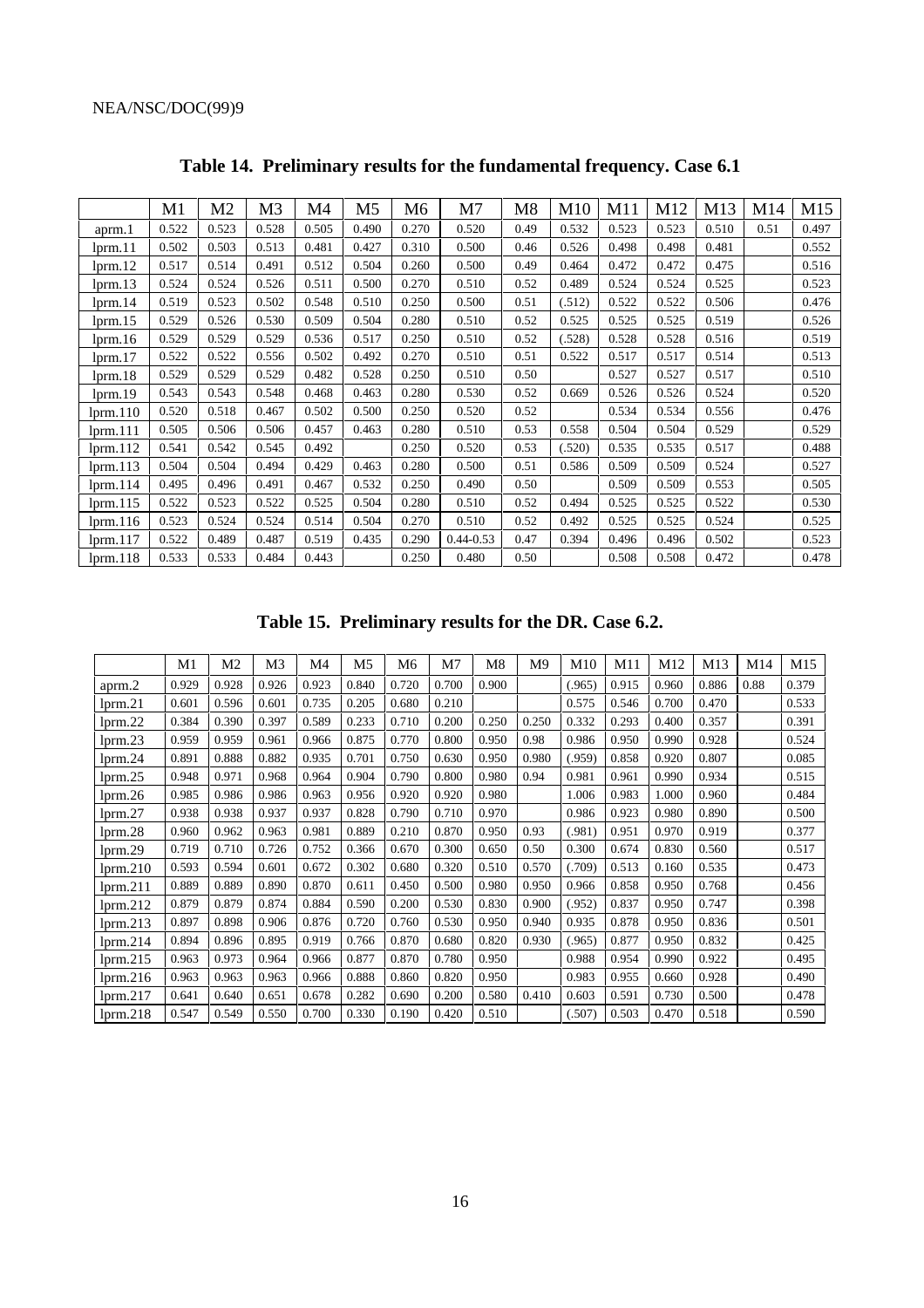|               | M1    | M <sub>2</sub> | M <sub>3</sub> | M4    | M <sub>5</sub> | M <sub>6</sub> | M <sub>7</sub> | M8    | M9    | M10    | M11   | M <sub>12</sub> | M13   | M14  | M15   |
|---------------|-------|----------------|----------------|-------|----------------|----------------|----------------|-------|-------|--------|-------|-----------------|-------|------|-------|
| aprm.2        | 0.521 | 0.522          | 0.522          | 0.518 | 0.520          | 0.400          | 0.510          | 0.520 |       | (.523) | 0.520 | 0.520           | 0.519 | 0.52 | 0.520 |
| lprm.21       | 0.510 | 0.510          | 0.509          | 0.519 | 0.513          | 0.380          | 0.500          |       |       | 0.499  | 0.509 | 0.509           | 0.506 |      | 0.564 |
| lprm.22       | 0.519 | 0.520          | 0.504          | 0.528 | 0.513          | 0.390          | 0.510          | 0.510 | 0.530 | 0.471  | 0.517 | 0.517           | 0.513 |      | 0.519 |
| lprm.23       | 0.521 | 0.521          | 0.521          | 0.520 | 0.521          | 0.420          | 0.510          | 0.520 | 0.520 | 0.524  | 0.521 | 0.521           | 0.521 |      | 0.525 |
| lprm.24       | 0.517 | 0.521          | 0.521          | 0.518 | 0.517          | 0.410          | 0.510          | 0.520 | 0.520 | (.523) | 0.520 | 0.520           | 0.518 |      | 0.516 |
| lprm.25       | 0.521 | 0.522          | 0.522          | 0.521 | 0.521          | 0.430          | 0.510          | 0.520 | 0.520 | 0.524  | 0.521 | 0.521           | 0.521 |      | 0.525 |
| $l$ prm. $26$ | 0.522 | 0.522          | 0.522          | 0.521 | 0.521          | 0.530          | 0.510          | 0.520 |       | 0.520  | 0.522 | 0.522           | 0.521 |      | 0.522 |
| lprm.27       | 0.521 | 0.521          | 0.521          | 0.519 | 0.521          | 0.430          | 0.510          | 0.52  |       | 0.524  | 0.520 | 0.520           | 0.521 |      | 0.523 |
| lprm.28       | 0.522 | 0.522          | 0.522          | 0.521 | 0.521          | 0.260          | 0.510          | 0.520 | 0.520 | (.523) | 0.521 | 0.521           | 0.521 |      | 0.520 |
| lprm.29       | 0.514 | 0.514          | 0.514          | 0.517 | 0.521          | 0.380          | 0.510          | 0.510 | 0.510 | 0.528  | 0.511 | 0.511           | 0.502 |      | 0.539 |
| lprm.210      | 0.511 | 0.512          | 0.513          | 0.506 | 0.496          | 0.380          | 0.500          | 0.500 | 0.510 | (.516) | 0.501 | 0.501           | 0.485 |      | 0.494 |
| lmm.211       | 0.521 | 0.521          | 0.521          | 0.518 | 0.525          | 0.310          | 0.510          | 0.520 | 0.520 | 0.523  | 0.521 | 0.521           | 0.519 |      | 0.535 |
| lprm.212      | 0.521 | 0.521          | 0.521          | 0.516 | 0.517          | 0.260          | 0.510          | 0.520 | 0.520 | (.521) | 0.519 | 0.519           | 0.516 |      | 0.516 |
| lprm.213      | 0.521 | 0.522          | 0.522          | 0.519 | 0.525          | 0.420          | 0.510          | 0.520 | 0.520 | 0.524  | 0.521 | 0.521           | 0.520 |      | 0.530 |
| lprm.214      | 0.522 | 0.522          | 0.521          | 0.522 | 0.511          | 0.480          | 0.510          | 0.520 | 0.520 | (.523) | 0.521 | 0.521           | 0.521 |      | 0.523 |
| lprm.215      | 0.521 | 0.521          | 0.522          | 0.520 | 0.521          | 0.480          | 0.510          | 0.520 |       | 0.524  | 0.521 | 0.521           | 0.521 |      | 0.525 |
| lmm.216       | 0.521 | 0.521          | 0.521          | 0.520 | 0.521          | 0.480          | 0.510          | 0.520 |       | 0.524  | 0.521 | 0.521           | 0.521 |      | 0.525 |
| lprm.217      | 0.510 | 0.510          | 0.514          | 0.507 | 0.520          | 0.390          | 0.510          | 0.520 | 0.510 | 0.503  | 0.506 | 0.506           | 0.494 |      | 0.542 |
| lprm.218      | 0.513 | 0.514          | 0.514          | 0.511 | 0.510          | 0.250          | 0.500          | 0.510 |       | (.498) | 0.507 | 0.507           | 0.454 |      | 0.504 |

**Table 16. Preliminary results for the fundamental frequency. Case 6.2.**

In tables 3-16 above, we have used the following notation:

- **M1:** UPV standard AR .
- **M2:** UPV Full SVD AR.
- **M3:** UPV Truncated SVD.
- **M4:** UPV Dynamics reconstruction.
- **M5:** Pennsylvania State University: AR.
- **M6:** Pennsylvania State University: LAPUR code.
- **M7:** University of Tsukuba.
- **M8:** PSI: ARMA model (Plateau method)
- **M9:** PSI: AR-AIC.
- **M10:** JAERI.
- **M11:** SIEMENS AR
- **M12:** SIEMENS RAC
- **M13:** TOSHIBA
- **M14:** TU DELFT
- **M15:** CSNNS Mexico.

Also, we note that the method M6 (LAPUR code) is not a signal analysis method. Furthermore some participants also provided standard deviation estimates. This is an important aspect of the Benchmark; these results will be presented in the final report.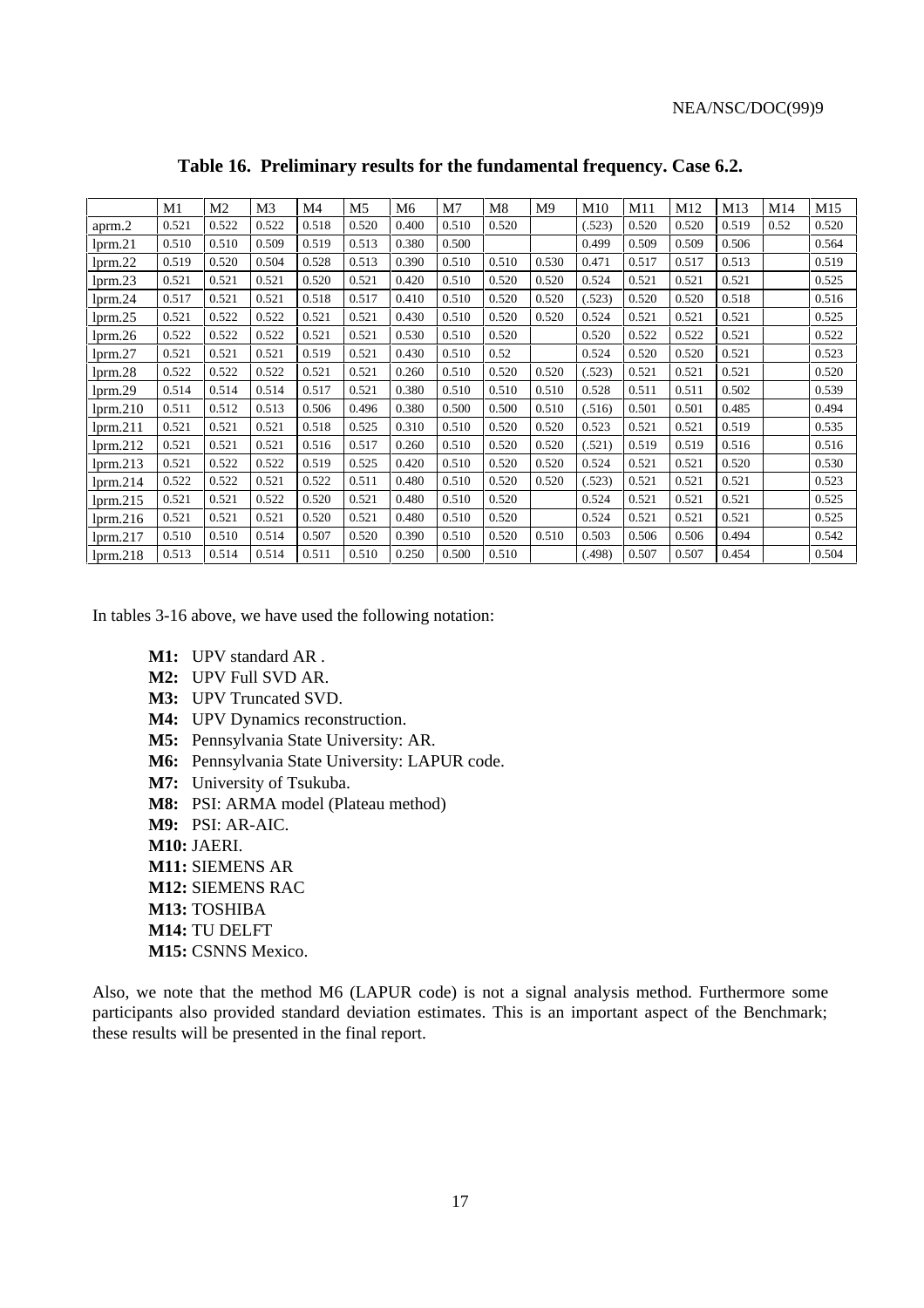## **List of Participants**

**GERMANY**<br>MOJUMDER, Soma MOJUMDER, Soma Tel: +49 (9131) 18 7536 SIEMENS AG/KWU Fax: +49 (9131) 18 5243<br>
KWU NBTT Fax: +49 (9131) 18 5243 Eml: Soma.Mojumder@erl19.Siemens.de Postfach 3220 D-91050 ERLANGEN POHLUS, Joachim 1998 1200 1201 1203 1200 13200 14542<br>
Trax: +49 (089) 3200 1300 Institut fur Sicherheits-<br>technologie (ISTec) GmbH, Fax: +49 (089) 3200 4300<br>Eml: poh@istecmuc.grs.de technologie (ISTec) GmbH, Abteilung Diagnose Forschungsgelaende 85748 GARCHING **JAPAN** KONNO, Hidetoshi Tel: +81 (298) 53 5016 Inst. of Information Sciences Fax: +81 (298) 53 6471 & Electronics Eml: hkonno@sakura.cc.tsukuba.ac.jp University of Tsukuba Ibaraki-ken 305-8573 \* ROSTON, Graciela Beatriz Tel: +81 22 217 7907 Quantum Science & Energy Engineering Fax: +81 22 217 7907 Tohoku University Eml: graciela@luke.qse.tohoku.ac.jp Aramaki-Aza, Aoba, Aoba-ku SENDAI 980-77 \* SUZUDO, Tomoaki Tel: +81 (29) 282 6077 Control and AI Laboratory Fax: +81 (29) 282 6122 Dept. of Reactor Engineering [Eml: suzudo@clsu3a0.tokai.jaeri.go.jp JAERI Shirakata Shirane 2-4, Tokai-mura Naka-gun, Ibaraki-ken 319-1195 TAKEUCHI, Yutaka 1988 1994 1208 131 1208 131 1208 131 1208 131 1208 131 1208 131 1208 131 132 132 132 132 132 1 TOSHIBA Corporation<br>Nuclear Engineering Lab.<br>Eml: takeuchi@postman. Eml: takeuchi@postman.sag.nel.rdc. toshiba.co.jp Systems Analysis & Mech. Eng. 4-1 Ukishima-cho Kawasaki-ku KAWASAKI 210 **MEXICO** NUÑEZ-CARRERA, Alejandro Tel: +52 2 590 8113 Comision Nacional de Seguridad Nuclear y Salvaguardias Eml: cnsns1@servidor.unam.mx Dr. Barragan Num. 779 Col. Narvarte C.P. 03020 MEXICO D.F. **NETHERLANDS**<br>DE KRUIJF, Willy J.M. DE KRUIJF, Willy J.M. Tel: +31 15 278 6594 Interfaculty Reactor Institute Fax: +31 15 278 6422 Reactor Physics Department Eml: W.J.M.deKruijf@iri.tudelft.nl Mekelweg 15 2629 JB Delft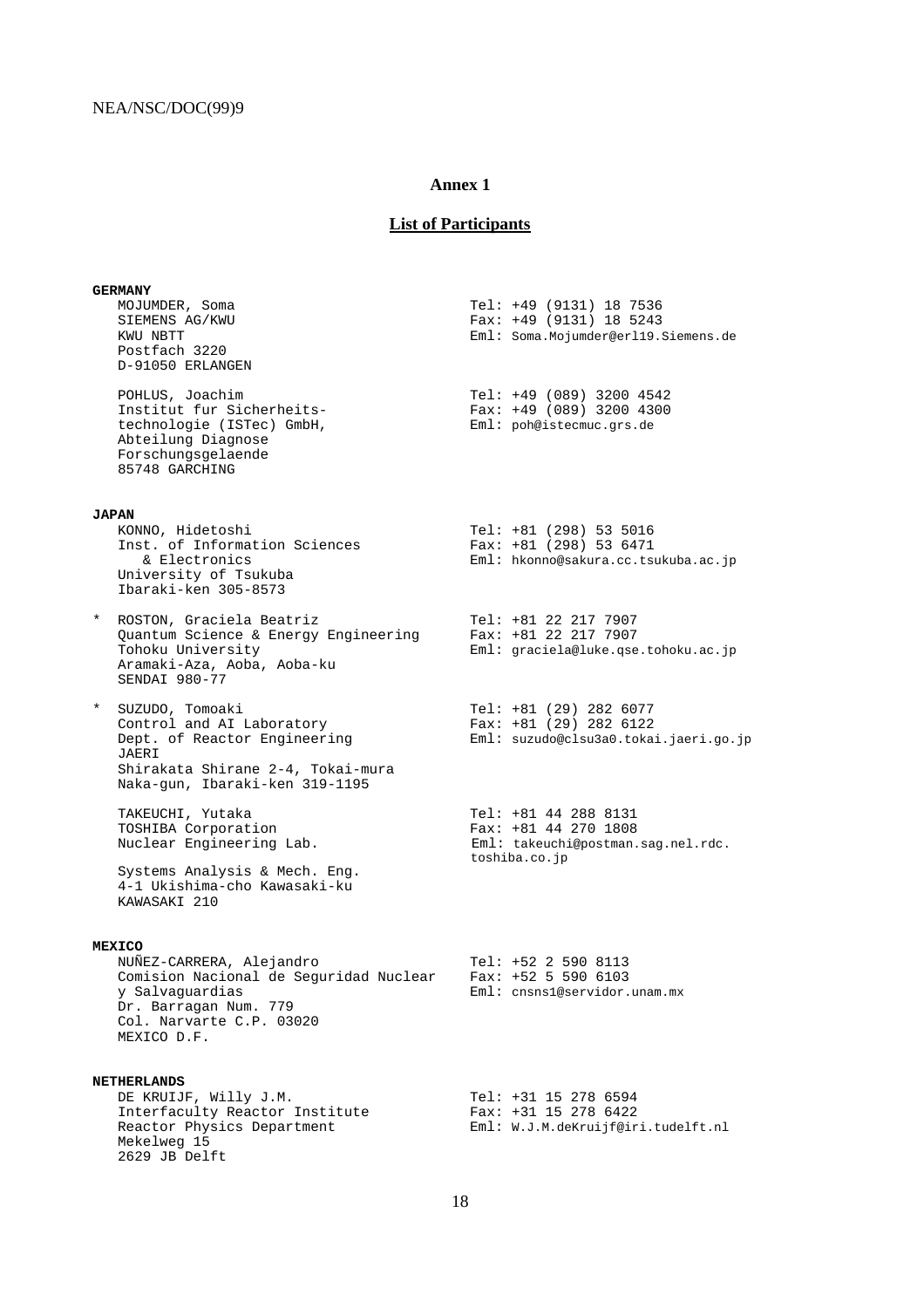**SPAIN** CONDE LOPEZ, José M. Tel: +34 91 346 02 53 Head, Nuclear Engineering D. Fax: +34 91 346 05 88 Consejo de Seguridad Nuclear Eml: jmcl@csn.es Justo Dorado, 11 28040 MADRID GINESTAR, Damian Tel: +34 96 387 7635/7630 Universidad Politecnica de Valencia Fax: +34 96 387 7639 Dept. Ingenieria Quimic y Nuclear Eml: dginesta@pleione.upv.es Camino Devera, 14 P.O. Box 22012 46022 VALENCIA NAVARRO, Joaquin Tel: Departamento de Ingenieria Quimica y Nucl Fax: +34 96 387 76 39 Universidad Politecnica Campus Camiro de Vera P.O. Box 22012 46071 VALENCIA \* PALOMO, Maria José Tel: Departamento de Ingenieria Fax: +34 (6) 387 76 39 Quimica y Nuclear eml: Universidad Politecnica P.O. Box 22012 46071 VALENCIA RECIO SANTAMARIA, Manuel Tel: +34 91 346 02 10 Nuclear Engineering Dept. Fax: +34 91 346 05 88 Consejo de Seguridad Nuclear Fand: mrs@csn.es Justo Dorado, 11 28040 MADRID REY GAYO, Jose Maria Tel: +34 91 346 02 15 Nuclear Engineering Dept. Fax: +34 91 346 05 88 Consejo de Seguridad Nuclear Fundition est un establecentes Justo Dorado, 11 28040 MADRID VERDÚ, Gumersindo Tel: +34 96 387 76 30 Departamento de Ingenieria Quimica y Nucl Fax: +34 96 387 76 39 Universidad Politecnica Campus Camiro de Vera P.O. Box 22012 46071 VALENCIA **SWEDEN**  $Tel: +46 173 81543$  Vattenfall Fax: +46 173 81697 Eml: p1k@forsmark.vattenfall.se S-74203 OESTHAMMAR **SWITZERLAND** HENNIG, Dieter<br>
Systems Engineering<br>
Tax: +41 (56) 310 23 22 Systems Engineering<br>
Paul Scherrer Institut<br>
Eml: Dieter.Henniq@psi.ch Eml: Dieter.Hennig@psi.ch CH-5232 VILLINGEN PSI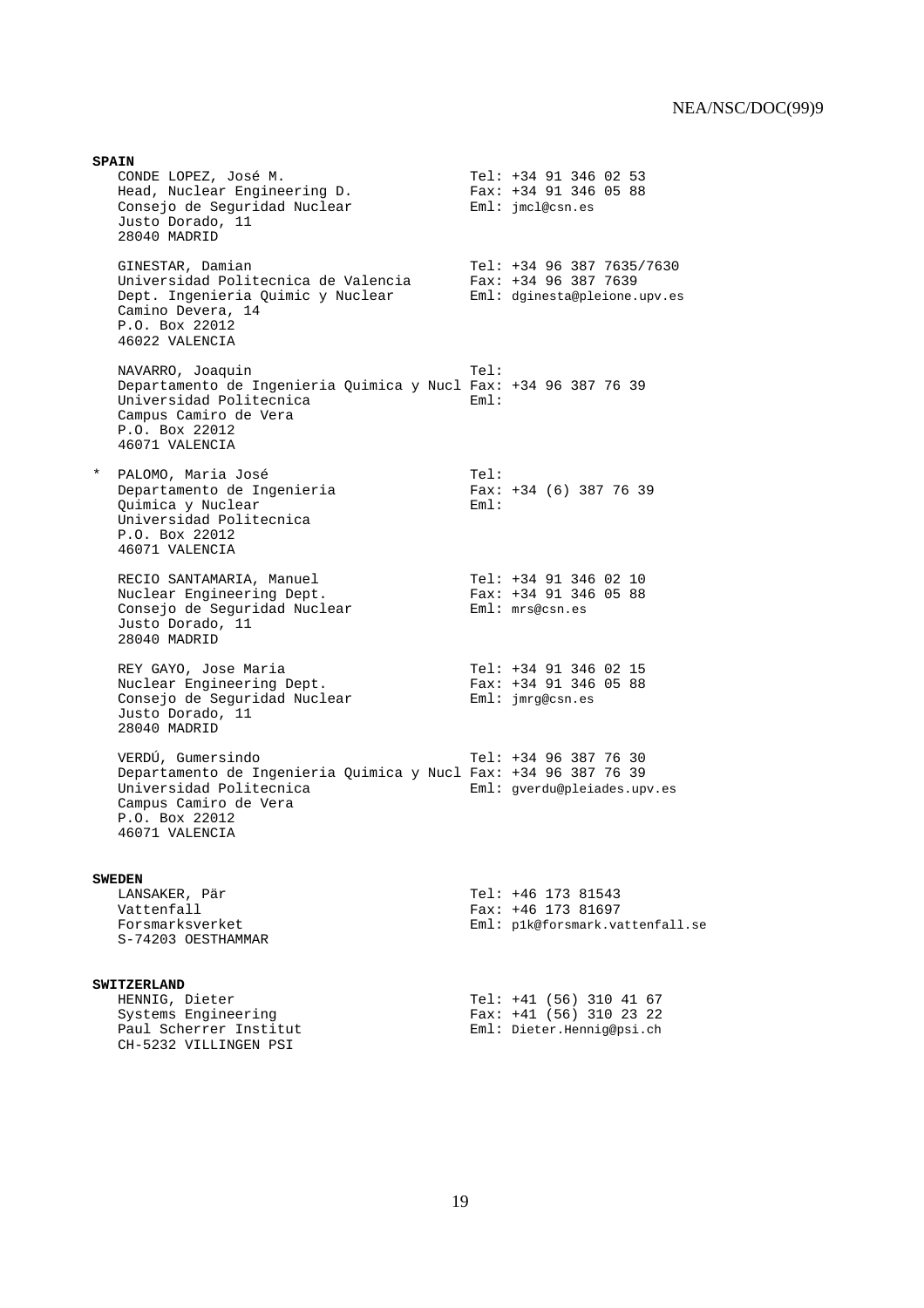| UNITED STATES OF AMERICA                                                        |                                   |                                                                                        |
|---------------------------------------------------------------------------------|-----------------------------------|----------------------------------------------------------------------------------------|
| CECEÑAS-FALCON, Miquel                                                          |                                   | Tel: +1 814 231 0581                                                                   |
| Nuclear Engineering                                                             |                                   | Fax: $+1$ 814 865 8499                                                                 |
| 231 Sackett Building<br>University Park, PA 16802                               | The Pennsylvania State University | Eml: mxc209@psu.edu                                                                    |
| FARAWILA, Yousef M.<br>Siemens Power Corporation<br>Nuclear Division            |                                   | Tel: $+1$ (509) 375 8720<br>Fax: $+1$ (509) 375 8402<br>Eml: yousef farawila@nfuel.com |
| SPC.                                                                            |                                   |                                                                                        |
| 2101 Horn Rapids Road<br>RICHLAND, WA 99352-0130                                |                                   |                                                                                        |
| $\ast$<br>MARCH-LEUBA, Jose A.<br>PO BOX 2008 MS6010<br>OAK RIDGE TN 37831-6010 | OAK RIDGE NATIONAL LABORATORY     | $Tel: +1 423 574 5571$<br>Fax: $+1$ 423 576 8380<br>Eml: marchleubaja@ornl.gov         |

#### **International Organisations**

SARTORI, Enrico Tel: +33 (0)1 45 24 10 72 OECD/NEA Data Bank Fax: +33 (0)1 45 24 11 10 Le Seine-Saint Germain 12 boulevard des Iles F-92130 ISSY-LES-MOULINEAUX

|                     | Tel: +33 (0)1 45 24 10 72   |  |  |  |  |
|---------------------|-----------------------------|--|--|--|--|
|                     | Fax: $+33$ (0)1 45 24 11 10 |  |  |  |  |
| Eml: sartori@nea.fr |                             |  |  |  |  |

\* regrets for not having been able to attend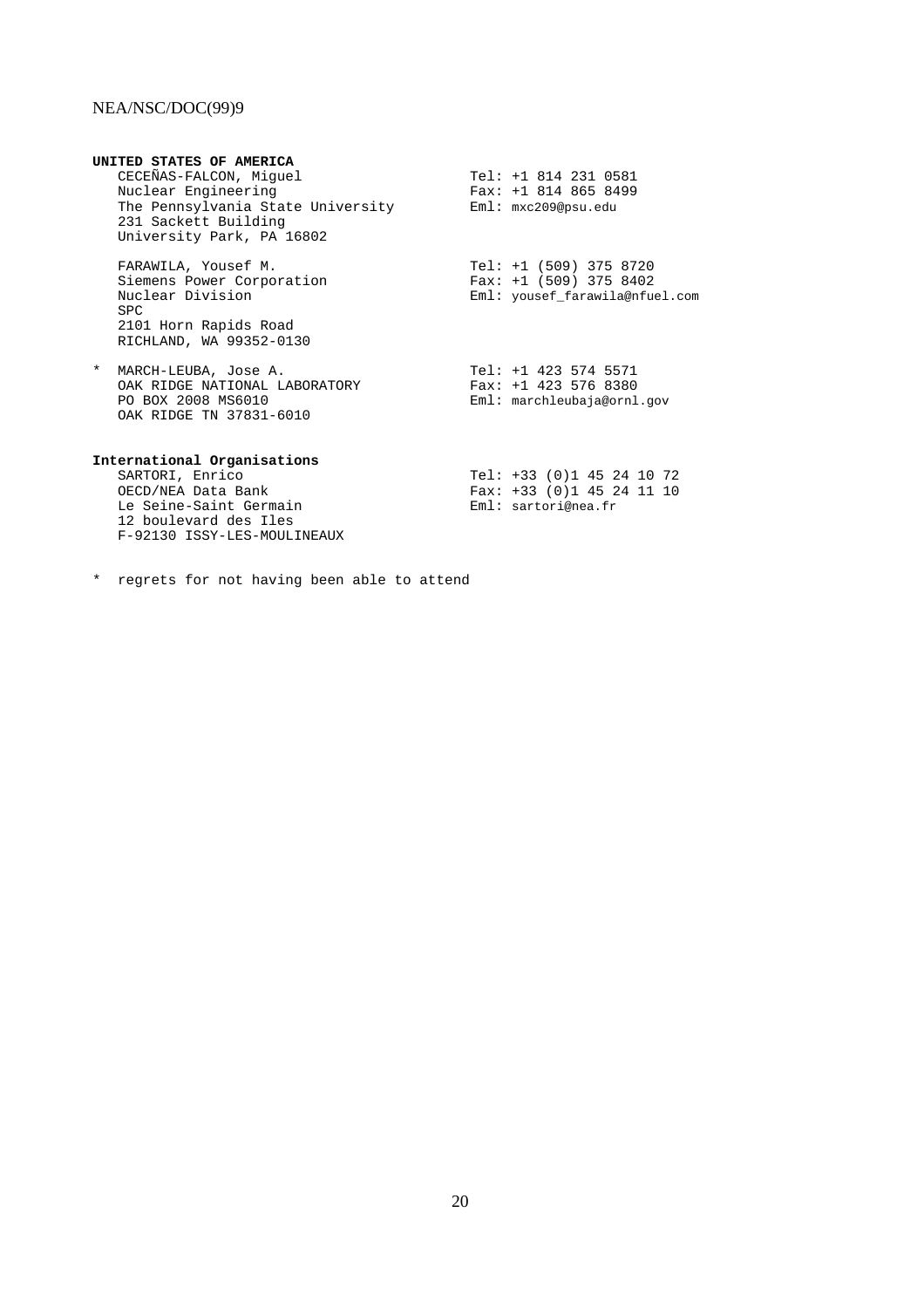## **Approved Agenda**

## **1. General Items**

- 1.1 General Announcements (J.M. Conde)
- 1.2 Introduction of Participants
- 1.3 Review and Approval of Agenda (J.M. Conde)

## **2. Forsmarks 1 & 2 Benchmarks**

- 2.1 Summary Introduction to the 6 Test Cases (G. Verdú, P. Lansaker)
- 2.2 Review of Submitted Results and First Draft Report (G. Verdú, D. Ginestar)
- 2.3 Presentation by Participants (D. Hennig, Y. Farawila, H. Konno, J. Navarro, W. de Kruijf Y. Takeuchi, M. Ceceñas, A. Nuñez, J. Pohlus)
- 2.4 General Discussion

## **3. Review of Summary Conclusions**

- 3.1 Lessons learned: performance of different approaches determination of uncertainties (G. Verdú, P. Lansaker, D. Ginestar, and all other participants)
- 3.2 Conclusions and Recommendations on methods (J. Conde, D. Ginestar …)

## **4. Next Phase**

- 4.1 Schedule for Submission of Revised Results
- 4.2 Publication of Results, Presentation at Conferences Reporting to CSNI PWG2
- 4.3 Proposals for Further Work

## **5. Reporting to NSC**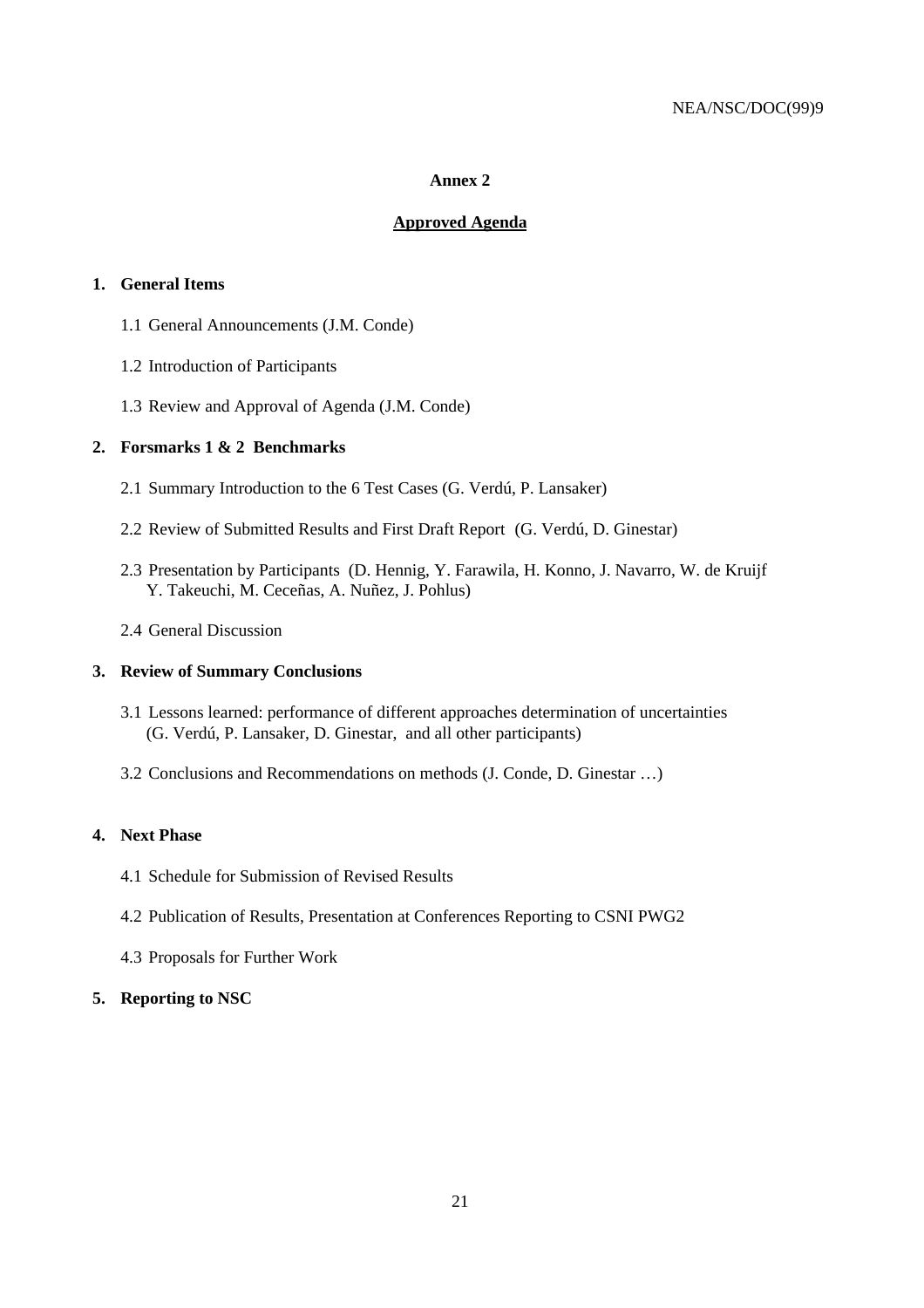#### **List of Distributed Papers**

- 1. Agenda
- 2. List of Participants
- 3. Summary Introduction to the 6 Test Cases (G. Verdú)
- 4. Review of Submitted Results (G. Verdú)
- 5. Comparison of the Results Provided for the Forsmark Stability Benchmark. Some Comments (D. Ginestar)
- 6. Graphs Comparing the Results (G. Verdú)
- 7. Results obtained at Penn State University Using Auto-regressive Models (M. Ceceñas)
- 8. First Results (A. Nuñez)
- 9. Preliminary Results (W.J.M. de Kruijf)
- 10. Time Series Data Analysis Results (Y. Takeuchi, S. Kanemoto, H. Miyamoto)
- 11. Time Series Analysis for BWR Stability Studies (D. Hennig)
- 12. The Physical Mechanism of Core-wide and Local Instabilities at the Forsmark-1 BWR (G. Analytis, D. Hennig, J. Karlsson)
- 13. Application of Noise Analysis for the Study of Core Local Instabilities at Forsmark-1 (R. Oguma distributed and commented by P. Lansaker)
- 14. Localisation of a Channel Instability in the Forsmark-1 BWR (J. Karlsson, I. Pazsit distributed and commented by P. Lansaker)
- 15. Forsmark Benchmark Report (H. Konno)
- 16. Parametric Stochastic Stability and Decay Ratio for a Stochastic Non-Linear BWR Model Below the Hopf Bifurcation (H. Konno, S. Kanemoto, Y. Takeuchi)
- 17. UPVM Methodologies and Results (J. Navarro)
- 18. The First Results (T. Suzudo)